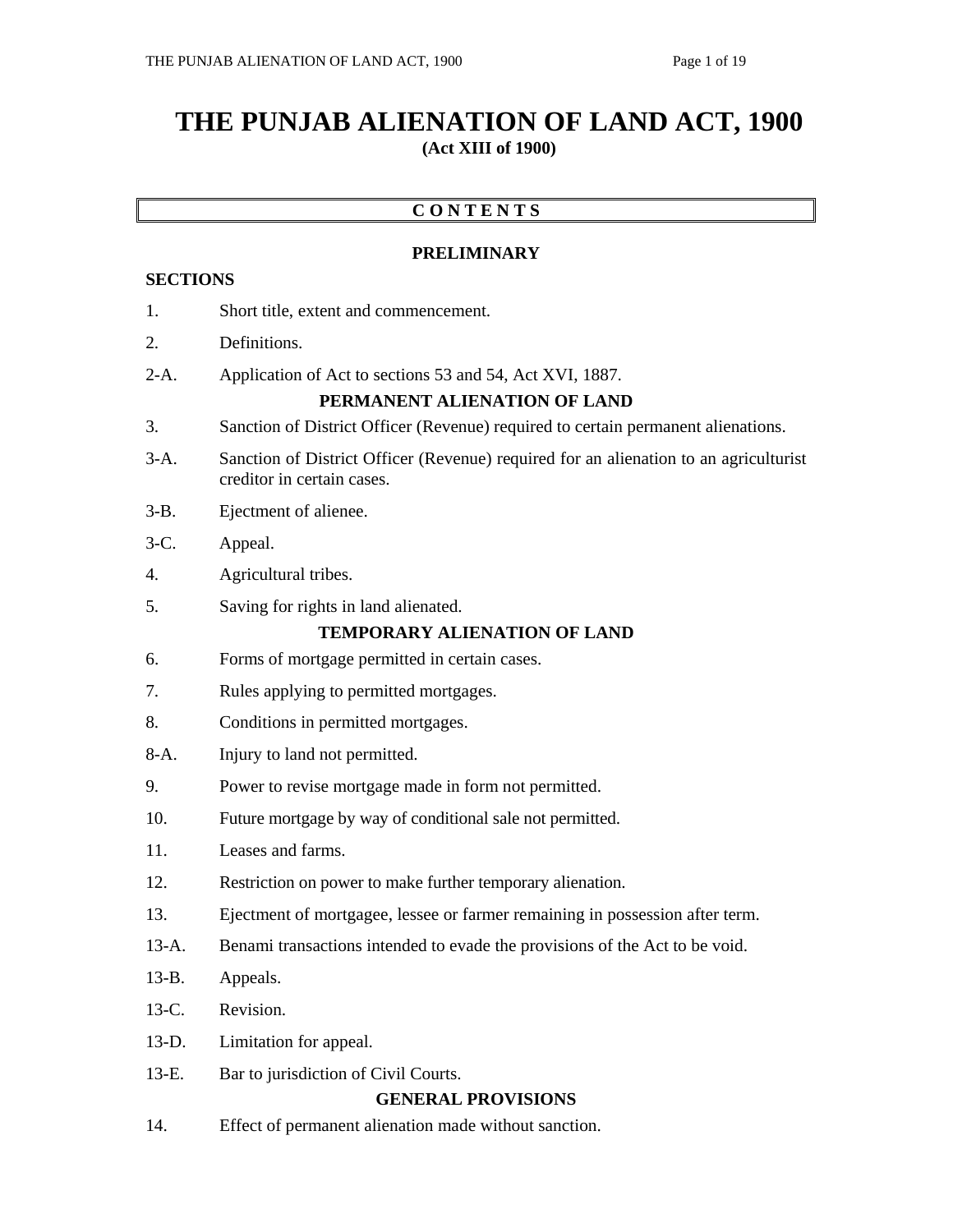- 15. Sanction of District Officer (Revenue) required to certain alienations of, or charges on, produce of land.
- 16. Execution-sale of land forbidden.
- 17. Registration.
- 18. Record-of-rights and periodical record.
- 19. Application of certain provisions of the Punjab Land Revenue Act, 1967 (XVII of 1967).
- 20. Appearance of legal practitioners forbidden.
- 21. Jurisdiction of Civil Courts excluded.
- 21-A. Civil Court to send copy of decree or order to District Officer (Revenue). Action to be taken by District Officer (Revenue) when decree or order passed contrary to Act.
- 22. *[Repealed]*
- 23. Exercise of powers of District Officer (Revenue).
- 24. Exemption.
- 25. Power to make rules.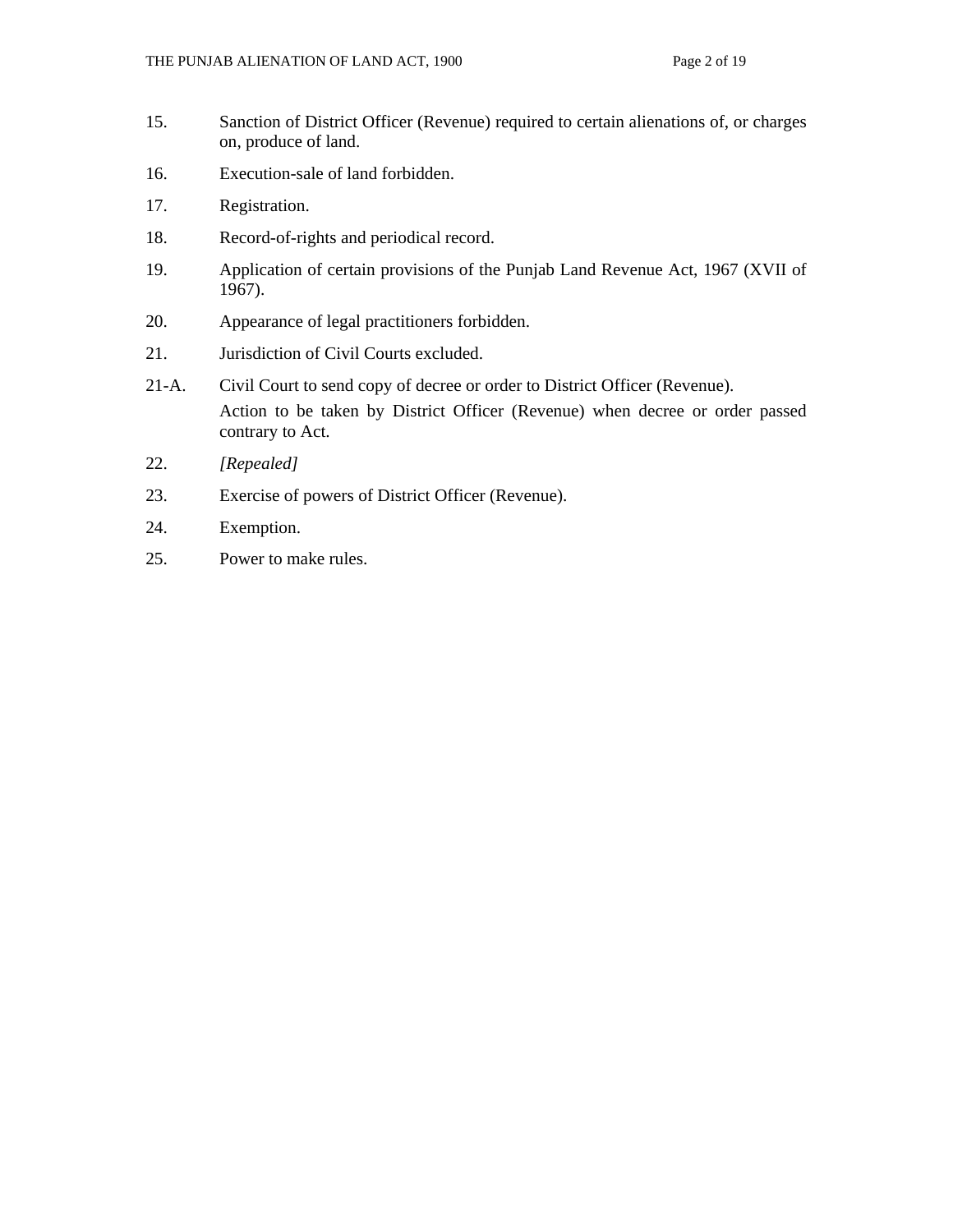# 1 **THE PUNJAB ALIENATION OF LAND ACT, 1900 (Act XIII of 1900)**

 $[19<sup>th</sup> October 1900]$ 

*An Act to amend the law relating to agricultural land in the Punjab* WHEREAS it is expedient to amend the law relating to agricultural land in the Punjab; It is hereby enacted as follows:-

### **PRELIMINARY**

**1.** Short title, extent and commencement.—(1) This Act may be called the  $\frac{2}{3}$ <sup>\*\*</sup>] Punjab Alienation of Land Act,  $\frac{3}{5}$ [\*\*\*].

 $\frac{4}{2}$ [(2) [(2) It extends to  $\frac{5}{2}$ [the Punjab]  $\frac{6}{2}$ [\*\*\*]].

(3) It shall come into force on such day<sup>7</sup> as the <sup>8</sup>[Provincial] Government may, by notification in the <sup>9</sup>[Official Gazette], direct.

**2. Definitions.**—In this Act, unless there is anything repugnant in the subject or context,—

- 10[\* \* \* \* \* \* \* \* \* \* \* \* \*]
- (2) all expressions which are defined by section 4 of the Punjab Tenancy Act,  $1887<sup>11</sup>$ , or by section  $^{12}$ [4] of the  $^{13}$ Punjab Land Revenue Act,  $^{14}$ [1967 (XVII of 1967)], shall, subject to the provisions of this Act, have the meanings assigned to them in the said sections respectively; and the expressions "record-of-rights" and  $\frac{15}{12}$ [periodical] record" shall have the meanings assigned to them respectively in Chapter  $\frac{16}{6}$ [VI] of the said lastmentioned Act;
- (3) the expression "land" means land which is not occupied as the site of any building in a town or village and is occupied or let for agricultural purposes or for purposes subservient to agriculture or for pasture, and includes—
	- (a) the sites of buildings and other structures on such land;
	- (b) a share in the profits of an estate or holding;
	- (c) any dues or any fixed percentage of the land-revenue payable by an inferior landowner to a superior landowner;
	- (d) a right to receive rent  $\frac{17}{8}$  \* \* 1;
	- (e) any right to water enjoyed by the owner or occupier of land as such;
	- $\frac{18}{16}$ [(f) any right of occupancy];  $\frac{19}{2}$ [and]
	- (g) all trees standing on such land];
- $\frac{20}{1}$ [(4) the expression "permanent alienation" includes sales, exchanges, gifts, wills and grants of occupancy rights];
- (5) the expression "usufructuary mortgage" means a mortgage by which the mortgagor delivers possession of the mortgaged land to the mortgagee and authorises him to retain such possession until payment of the mortgage-money, and to receive the rents and profits of the land and to appropriate them in lieu of interest or in payment of the mortgage-money or partly in lieu of interest and partly in payment of the mortgage money;  $2\frac{1}{8}$  \* \* \*]
- (6) the expression "conditional sale" includes any agreement whereby in default of payment of the mortgage-money or interest at a certain time the land will be absolutely transferred to the mortgagee.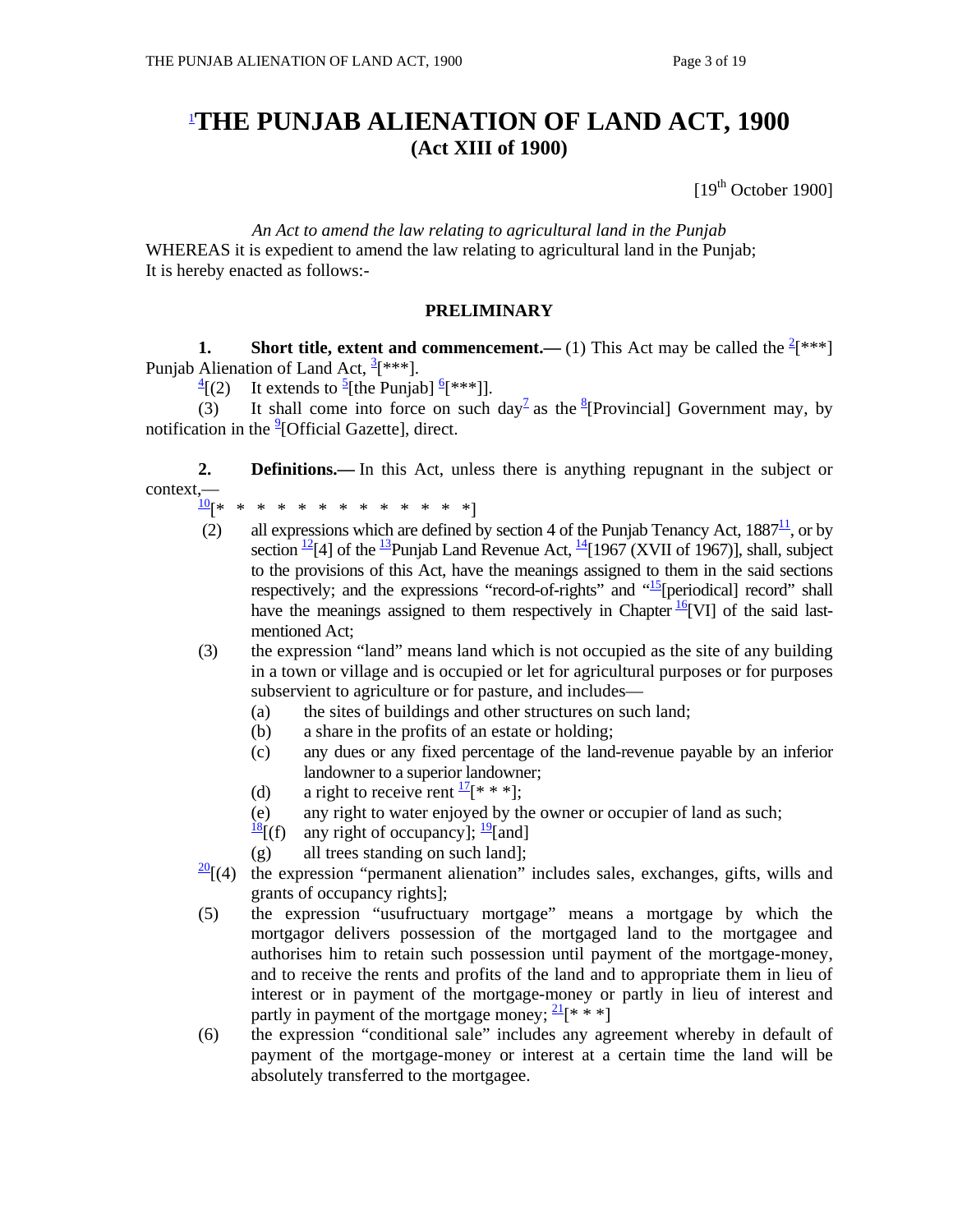- $\frac{22}{17}$  "Alienor" includes any person transferring an interest in land by sale, exchange, gift, will, mortgage, lease or farm, and lawful heirs and successors of any such person;
- (8)  $\frac{a_{23}}{2}$ [District Officer (Revenue)]" shall be deemed to be a Revenue Officer within the meaning of sections 19, 20 and 21 of this Act and shall include any officer specially appointed by the  $\frac{24}{9}$ [Board of Revenue] to perform the duties of  $a^{25}$ [District Officer (Revenue)] for the purposes of sub-sections (2) and (3) of section 4, section 13-A, section 13-B and section 13-C, of this Act:

Provided that the  $\frac{26}{6}$ [Board of Revenue] shall not appoint for this purpose an officer below the rank of an Assistant Collector, first grade].

<sup>27</sup>**[2-A. Application of Act to sections 53 and 54, Act XVI, 1887.—** Notwithstanding anything contained in sections 53 and 54 of the Punjab Tenancy Act,  $1887<sup>28</sup>$ , when a land-lord makes a claim to exercise the rights thereby conferred upon him the provisions of this Act shall apply thereto].

### **PERMANENT ALIENATION OF LAND**

 **3. Sanction of** <sup>29</sup>**[District Officer (Revenue)] required to certain permanent alienations.**—(1)  $\frac{30}{30}$ [Save as hereinafter provided a] person who desires to make a permanent alienation of his land shall be at liberty to make such alienation where—

 (a) the alienor is not a member of an agricultural tribe; or 31 **\*** \* \* \* \* \* \* \* \* \* \* \* \* \* \* (c) the alienor is a member of an agricultural tribe and the alienee is a member of the same tribe or of a tribe in the same group. 32[\* \* \* \* \* \* \* \* \* \* \* \* \*]

 (2) Except in the cases provided for in sub-section (1), a permanent alienation of land shall not take effect as such unless and until sanction is given thereto by a  $\frac{33}{3}$ [District Officer (Revenue)]:

 $\frac{34}{1}$ [Provided that—

- (1) sanction may be given after the act of alienation is otherwise completed, and
- (2) sanction shall not be necessary in the case of—
- (a) a sale of a right of occupancy by a tenant to his land-lord, or
- (b) a gift made in good faith for a religious or charitable purpose, whether *inter vivos* or by will].

(3) The  $35$ [District Officer (Revenue)] shall inquire into the circumstances of the alienation and shall have discretion to grant or refuse the sanction required by subsection  $(2)$ .

<sup>36</sup>**[3-A. Sanction of** <sup>37</sup>**[District Officer (Revenue)] required for an alienation to an agriculturist creditor in certain cases.—** Except with the sanction of the <sup>38</sup>[District Officer (Revenue)] as provided for in this Act, no member of an agricultural tribe shall make  $\frac{39}{2}$ [an alienation] of his land to a member of the same tribe or of a tribe in the same group who being a creditor has advanced to such person any loan, until such loan has been repaid or settled in full by the debtor and a period of three years has elapsed since repayment of settlement; provided that if the  $\frac{40}{10}$ [District Officer (Revenue)] after making such enquiries from the parties concerned as may be prescribed in this behalf by the  $\frac{41}{1}$ [Board of Revenue] finds that an alienation has been made by a debtor to a person other than his creditor the effect of which is to pass the beneficial interest to such creditor in evasion of the provisions of this section, he shall, after recording his reasons by order in writing declare the alienation void and shall eject any person in occupation of the land by virtue of such alienation and shall place the alienor in possession thereof.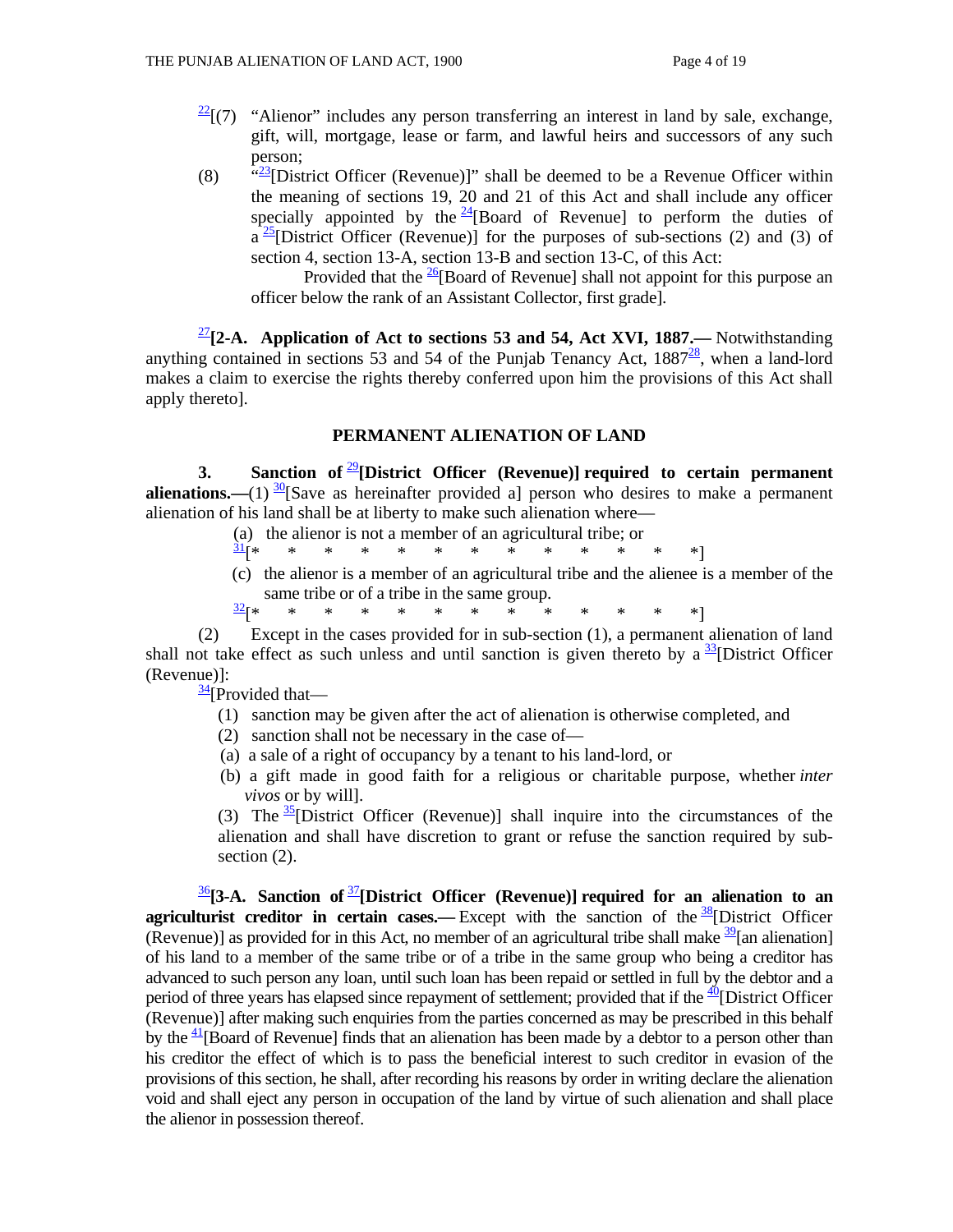Explanation— In this section—

- $\frac{42}{1}$ [(1) "An alienation" means a permanent alienation or an alienation in any form other than those permitted by section 6 of this Act].
	- (2) The term "creditor" means a person or a firm carrying on the business of advancing loans and shall include the legal representative and the successor-in-interest whether by inheritance, assignment or otherwise, of such person or firm.
	- (3) The terms "creditor" and "debtor" shall be deemed to include their husbands or wives as the case may be and all persons (including their husbands or wives as the case may be) who are descended from the grandfather of such creditor or debtor as the case may be.
	- (4) The term "loan" means an advance whether secured or unsecured of money or in kind at interest [as defined in section 2(6) of the Punjab Regulation of Accounts Act, 1930 (I of 1930)] and shall include any transaction which  $\frac{43}{5}$ [the court or the  $\frac{44}{5}$ [District Officer (Revenue)], as the case may be] finds to be in substance a loan, but it shall not include—
		- (i) an advance in kind made by a landlord to his tenant for the purposes of husbandry; provided the market value of the return in kind does not exceed the market value of the advance as estimated at the time of the advance;
		- (ii) a deposit of money or other property in a Government Post Office Bank, or any other Bank, or with a Company, or with a Co-operative Society or with any employer as security from his employees;
		- (iii) a loan to, or by, or a deposit with any society or association registered under the Societies Registration Act,  $1860<sup>45</sup>$ , or under any other enactment;
		- (iv) a loan advanced by or to the  $\frac{46}{6}$ Central or any Provincial Government or by or to any local body under the authority of the  $\frac{47}{2}$ Central or any Provincial Government;
		- (v) a loan advanced by a Bank, a Co-operative Society or a Company whose accounts are subject to audit by a certificated auditor under the  $48$ [Companies Ordinance, 1984];
		- (vi) a loan advanced by a trader to a trader, in the regular course of business, in accordance with trade usage;
		- (vii) an advance made on the basis of a negotiable instrument as defined in the Negotiable Instruments Act,  $1881\frac{49}{12}$ , other than a promissory note.
	- (5) The terms "Bank", "Company", "Co-operative Societies" and "Traders" shall have the same meanings as are assigned to them in section 2 of the Punjab Regulation of Accounts Act,  $1930^{50}$ ].

<sup>51</sup>**[3-B. Ejectment of alienee.—** In case of any resistance to an order of ejectment passed under the provisions of section 3-A, the  $\frac{52}{2}$ [District Officer (Revenue)] may exercise all the powers conferred on a Civil Court by rules 97 and 98 of Order XXI of the Code of Civil Procedure.

**3-C.** Appeal.— Any person aggrieved by an order of the  $\frac{53}{2}$ [District Officer (Revenue)] under section 3-A or section 3-B may appeal to the  $\frac{54}{4}$ [Executive District Officer (Revenue)], provided that no appeal shall lie unless the appeal is instituted within thirty days of the order appealed against, excluding days required for obtaining copies of the order].

**4.** Agricultural tribes.—(1) The  $\frac{55}{5}$ [Board of Revenue] shall, by notification in the  $\frac{56}{6}$ [Official Gazette],  $\frac{57}{8}$  \* \* | determine what bodies of persons in any district or group of districts are to be deemed to be agricultural tribes or groups of agricultural tribes for the purposes of this Act.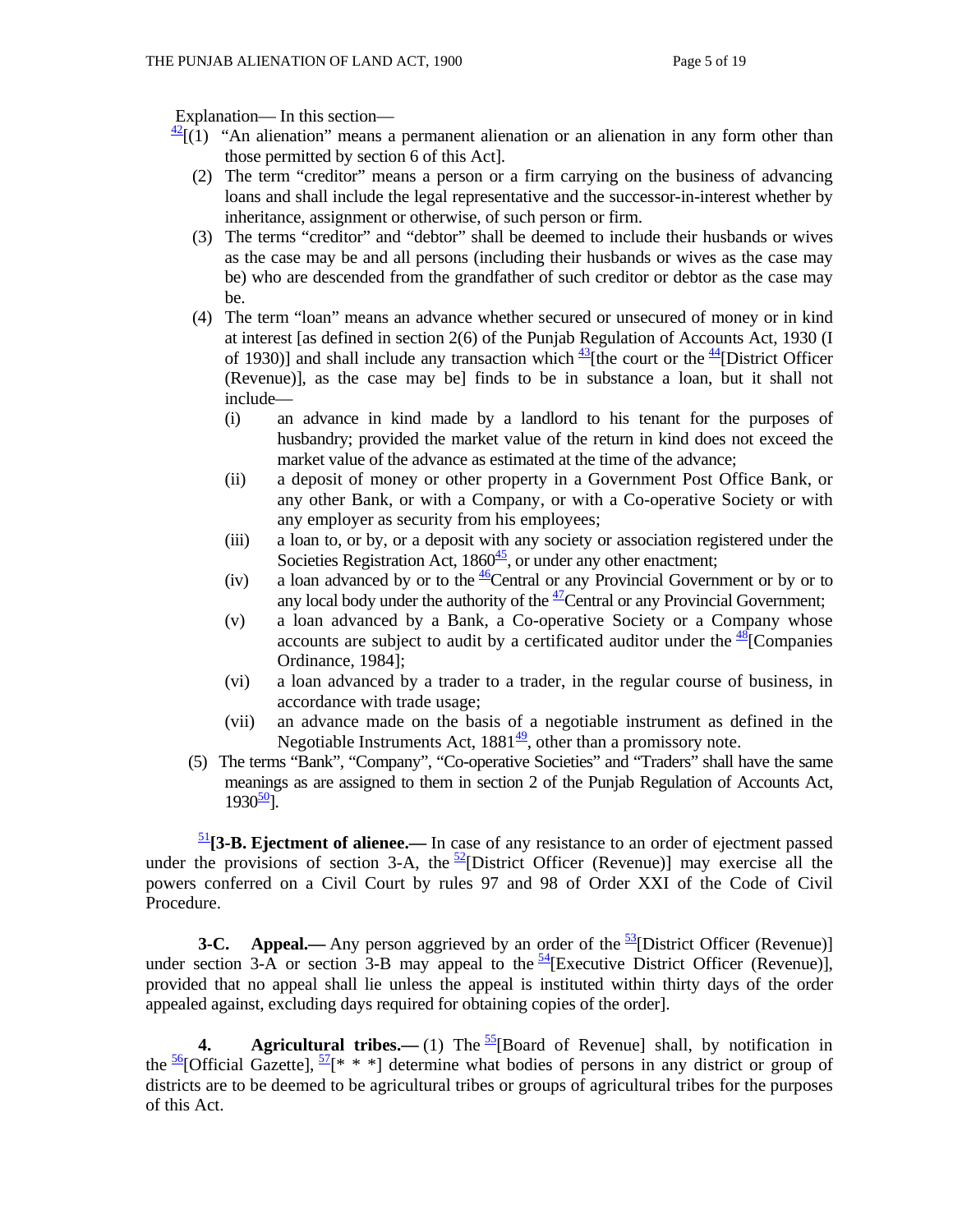$\frac{58}{2}$ [(2) If any question or doubt should arise as to whether a person is or is not a member of a notified agricultural tribe, the  $\frac{59}{9}$ [District Officer (Revenue)] shall, after such enquiry as may be prescribed, determine whether that person is to be deemed to be a member of the said agricultural tribe for the purposes of this Act.

(3) In passing an order under the above sub-section the  $\frac{60}{60}$ [District Officer (Revenue)] shall not be bound by any decree of a Civil Court, and may review any order previously passed under that sub-section:

 Provided that nothing in this section shall affect a decree passed in a suit instituted before the 15th June, 1938].

**5.** Saving for rights in land alienated.— When a  $\frac{61}{2}$ [District Officer (Revenue)] sanctions a permanent alienation of land, his order shall not be taken to decide or affect any question of title, or any question relating to any reversionary right or right of pre-emption.

#### **TEMPORARY ALIENATION OF LAND**

 **6. Forms of mortgage permitted in certain cases.—** (1) If a member of an agricultural tribe mortgages his land and the mortgagee is not a member of the same tribe, or of a tribe in the same group, the mortgage shall be made in one of the following forms:-

- (a) in the form of a usufructuary mortgage, by which the mortgagor delivers possession of the land to the mortgagee and authorises him to retain such possession and to receive the rents and profits of the land in lieu of interest and towards payment of the principal, on condition that after the expiry of the term agreed on, or (if no term is agreed on, or if the term agreed on exceeds twenty years) after the expiry of twenty years, the land shall be re-delivered to the mortgagor; or
- (b) in the form of a mortgage without possession, subject to the condition that, if the mortgagor fails to pay principal and interest according to his contract, the mortgagee may apply to the  $\frac{62}{2}$ [District Officer (Revenue)] to place him in possession for such term, not exceeding twenty years, as the  $\frac{63}{2}$ [District Officer (Revenue)] may consider to be equitable, the mortgage to be treated as a usufructuary mortgage for the term of the mortgagee's possession and for such sum as may be due to the mortgagee on account of the balance of principal due and of interest due not exceeding the amount claimable as simple interest at such rate and for such period as the  $64$ [District Officer (Revenue)] thinks reasonable; or
- (c) in the form of a written usufructuary mortgage by which the mortgagor recognises the mortgagee as a landlord and himself remains in cultivating occupancy of the land as a tenant subject to the payment of rent at such rate as may be agreed upon not exceeding sixteen annas per rupee of the amount of the land-revenue in addition to the amount of the land-revenue of the tenancy and the rates and cesses chargeable thereon and for such term as may be agreed on, the mortgagor having no right to alienate his right of cultivating occupancy and the mortgagee having no right to eject the mortgagor unless on the grounds mentioned in section 39 of the Punjab Tenancy Act,  $1887\frac{65}{6}$ ; or
- (d) in any form which the  $\frac{66}{6}$ [Board of Revenue] may, by general or special order, permit to be used.

 (2) If in the case of a mortgage in form (c) the mortgagor is ejected or relinquishes or abandons cultivating occupancy of the land, the mortgage shall take effect as a usufructuary mortgage in form (a) for such term not exceeding twenty years from the date of ejectment,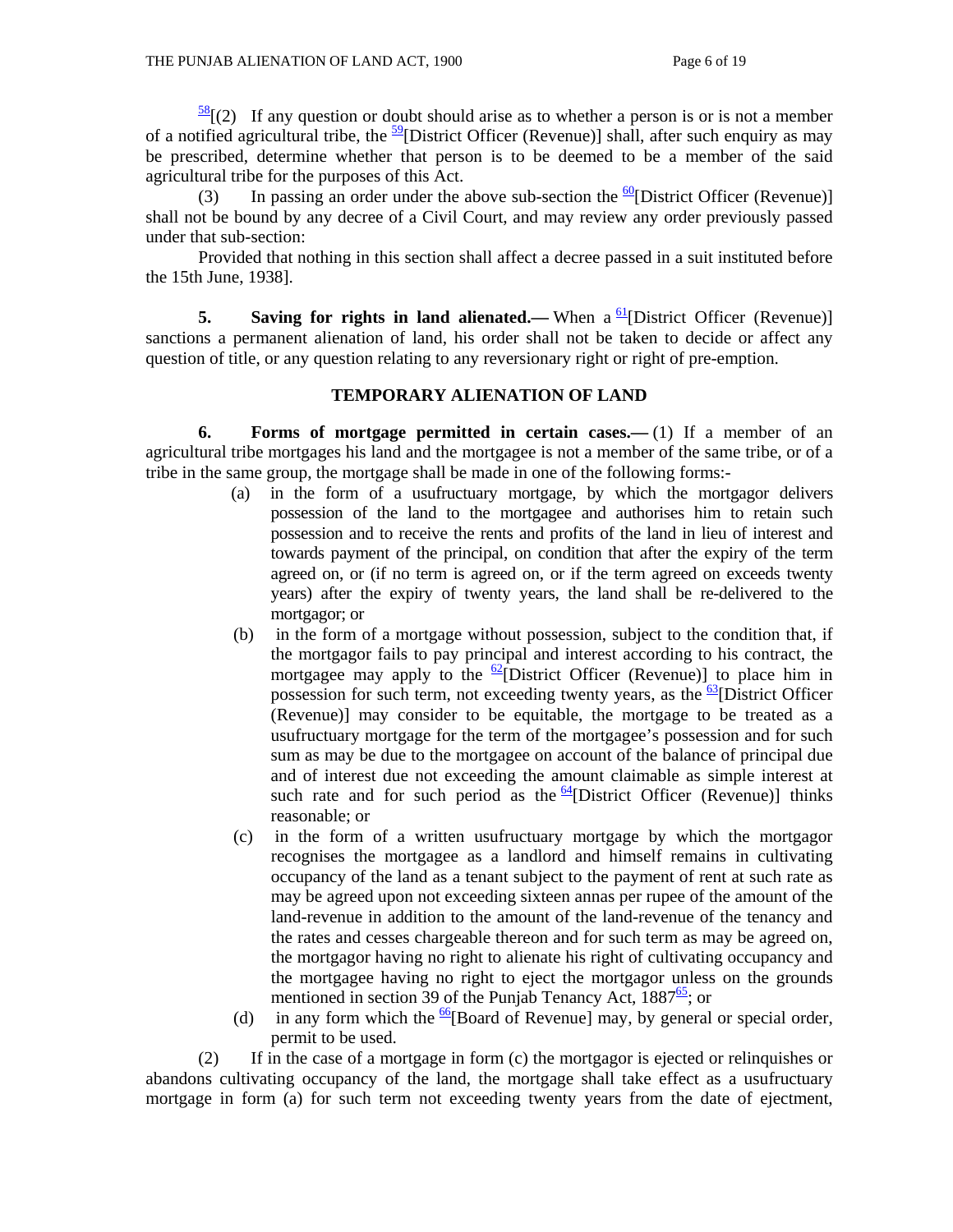relinquishment or abandonment, and for such sum of money as the  $\frac{67}{2}$ [District Officer (Revenue)] considers to be reasonable.

 $\frac{68}{3}$ [(3) The <sup>69</sup>[District Officer (Revenue)], if he accepts the application of a mortgagee under sub-section (1) (b) shall have power to eject the mortgagor, and as against the mortgagor to place the mortgagee in possession].

 **7. Rules applying to permitted mortgages.—** In the case of mortgages made under section 6—

- (1) no interest shall accrue during the period for which the mortgagee is in possession of the land or in receipt of rent;
- (2) if the mortgage is in form (a) or form (b), then at the end of such period of possession the mortgage debt shall be extinguished;
- (3) the mortgagor may redeem his land at any time during the currency of the mortgage, on payment of the mortgage-debt or, in the case of a mortgage in form (a) or form (b), of such proportion of the mortgage-debt as the  $\frac{70}{10}$  District Officer (Revenue)] determines to be equitable; and
- (4) in the case of a usufructuary mortgage, the mortgagor shall not be deemed to bind himself personally to repay the mortgage-money;
- $\frac{71}{1}(5)$  if a mortgagor who has applied to the  $\frac{72}{1}$ [District Officer (Revenue)] under subsection (3) proves to the satisfaction of the  $\frac{73}{2}$ [District Officer (Revenue)] that he has paid the mortgage-debt or such proportion of the mortgage-debt as the  $\frac{74}{12}$ [District Officer (Revenue)] has determined to be equitable, or deposits with the  $\frac{75}{2}$ [District Officer (Revenue)] the amount of such mortgage-debt or of such proportion thereof, the redemption of the land shall be deemed to have taken place, and the  $\frac{76}{6}$ [District Officer (Revenue)] shall have power to eject the mortgagee, if in possession, and as against the mortgagee to place the mortgagor in possession].

**8.** Conditions in permitted mortgages.—(1) In a mortgage made under section 6, the following conditions may be added by agreement between the parties:-

- (a) a condition fixing the time of the agricultural year at which a mortgagor redeeming his land may resume possession thereof;
- (b) conditions limiting the right of a mortgagor or mortgagee in possession to cut, sell or mortgage trees or to do any act affecting the permanent value of the land; and
- (c) any condition which the  $\frac{77}{2}$ [Board of Revenue] by general or special order may declare to be admissible.

 (2) In mortgages made under section 6 any condition not permitted by or under this Act shall be null and void.

<sup>78</sup>**[8-A. Injury to land not permitted.—** The express permission in writing of an owner of land attested by a revenue officer shall be necessary in order to enable a mortgagee or lessee or person holding a farm thereof, to commit any act which is destructive of, or permanently injurious to, the land for purposes of agriculture; and no court, or Official Receiver acting or purporting to act on behalf of the owner, shall be empowered to give such permission without the consent in writing of the owner, or the insolvent, as the case may be.

 *Explanation—* The word "owner" in this section shall include any other person authorised by law to act in this behalf].

**9.** Power to revise mortgage made in form not permitted.—(1) If a member of an agricultural tribe makes a mortgage of his land in any manner or form not permitted by or under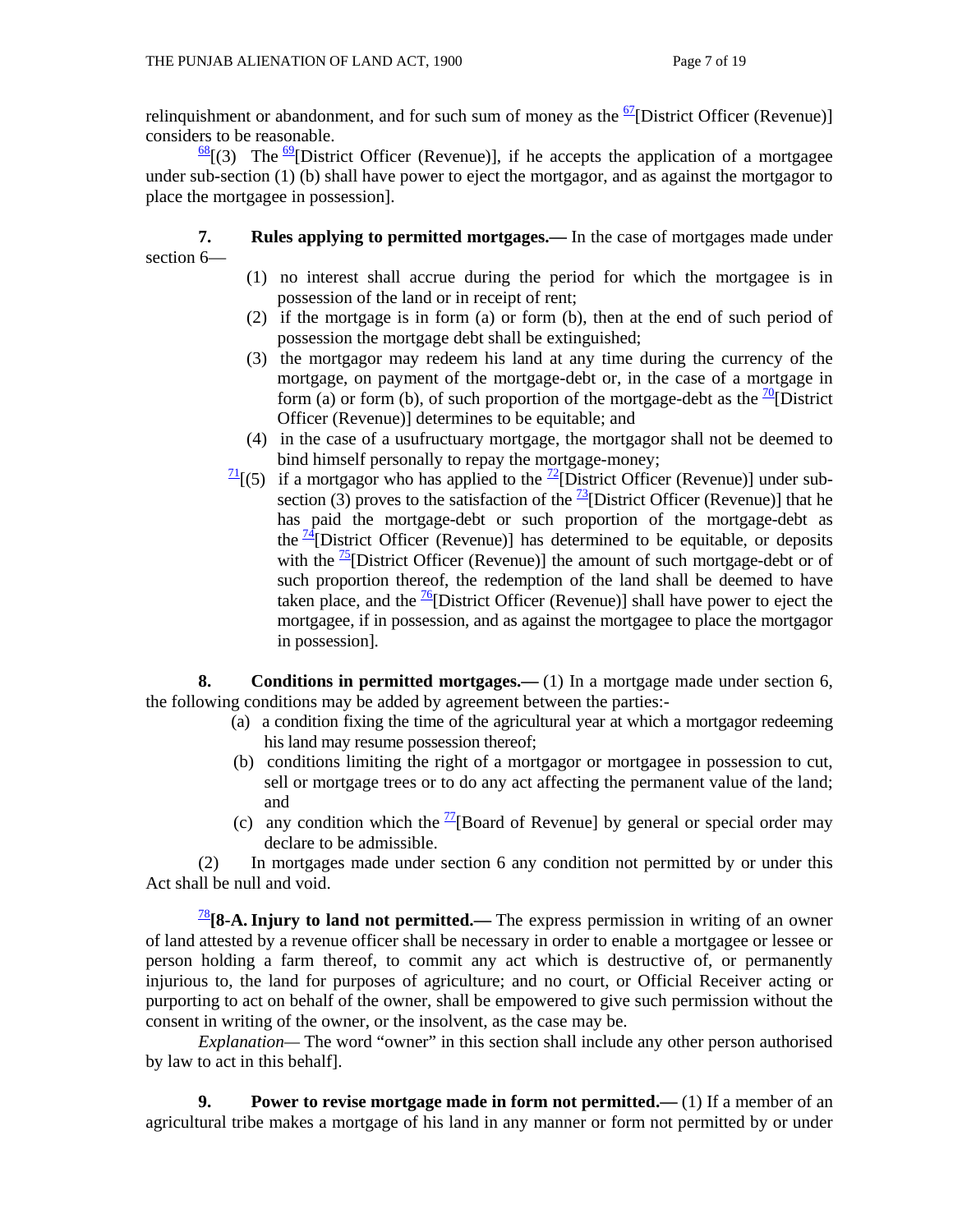this Act, the  $\frac{79}{2}$ [District Officer (Revenue)] shall have authority to revise and alter the terms of the mortgage so as to bring it into accordance with such form of mortgage permitted by or under this Act as the mortgagee appears to him to be equitably entitled to claim.

 (2) If a member of an agricultural tribe has before the commencement of this Act made a mortgage of his land in which there is a condition intended to operate by way of conditional sale, the  $\frac{80}{90}$ [District Officer (Revenue)] shall be empowered at any time during the currency of the mortgage to put the mortgagee to his election whether he will agree to the said condition being struck out, or to accept in lieu of the said mortgage a mortgage which may at the mortgagee's option be either in form (a) or in form (b) as permitted by section 6 and which shall be made for such period not exceeding the period permitted by the said section and for such sum of money as the  $\frac{81}{2}$ [District Officer (Revenue)] considers to be reasonable.

 (3) If proceedings for the enforcement of a condition intended to operate by way of conditional sale are instituted or are pending at the commencement of this Act in any Civil Court, or if a suit is instituted in any Civil Court on a mortgage to which sub-section (1) or sub-section (2) applies the Court shall refer the case to the  $\frac{82}{2}$ [District Officer (Revenue)] with a view to the exercise of the power conferred by the sub-section applying thereto.

 $\frac{83}{3}$  (4) When a mortgagee put to his election under sub-section (2) agrees to accept in lieu of his mortgage, a mortgage in form (a) or in form (b) as permitted by section 6 for the period and for the sum of money considered by the  $\frac{84}{4}$ [District Officer (Revenue)] to be reasonable, and the mortgagor cannot be found, or fails to appear when duly served with notice to do so, or refuses or neglects to execute such mortgage the  $\frac{85}{6}$ [District Officer (Revenue)] shall have authority to execute such mortgage on such terms as to costs as he may fix, and the mortgage so executed shall have effect as if it had been executed by the mortgagor. The  $\frac{86}{6}$ [District Officer (Revenue)] may for any reason which he deems sufficient set aside any *ex parte* proceedings taken under this sub-section].

 **10. Future mortgage by way of conditional sale not permitted.—** In any mortgage of land made after the commencement of this Act any condition which is intended to operate by way of conditional sale shall be null and void.

**11. Leases and farms.—** Any member of an agricultural tribe may make a lease or farm of his land for any term not exceeding twenty years, and any lease or farm made by a member of an agricultural tribe for a longer term than twenty years shall, if the lessee or farmer is not a member of the same tribe or of a tribe in the same group, be deemed to be a lease or farm for the term permitted by this section.

**12. Restriction on power to make further temporary alienation.—** (1) During the currency of a mortgage made under section 6 in form (a) or form (b) or of a lease or farm under this Act, the owner shall be at liberty to make a further temporary alienation of the same land for such term as together with the term of the current mortgage, lease or farm will make up a term not exceeding the full term of twenty years.

 (2) Any such further temporary alienation, if made for a longer term than is permitted by this section, shall be deemed to be a temporary alienation for the term permitted by this section.

 **13. Ejectment of mortgagee, lessee or farmer remaining in possession after term.—** If a mortgagee, lessee or farmer holding possession under a mortgage made under section 6 or under a lease or farm made under section 11 or under a mortgage, lease or farm made under section 12 remains in possession after the expiry of the term for which he is entitled to hold under his mortgage, lease or farm, the  $\frac{87}{2}$ [District Officer (Revenue)] may, of his own motion or on the application of the person entitled to possession, eject such mortgagee, lessee or farmer and place the person so entitled in possession.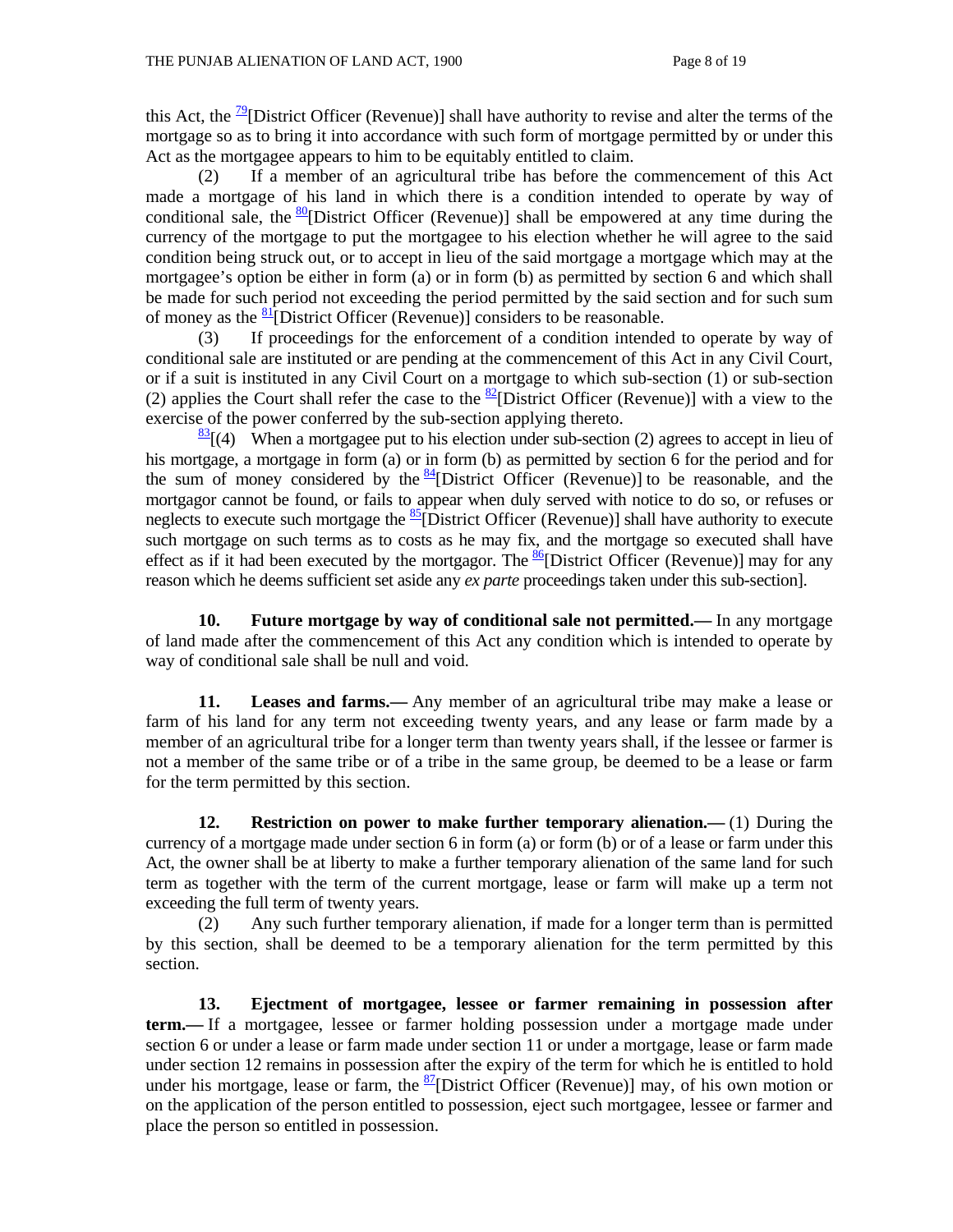<sup>88</sup>**[13-A. Benami transactions intended to evade the provisions of the Act to be void.—** (1) When a sale, exchange, gift, will, mortgage, lease or farm purports to be made either before or after the commencement of the Punjab Alienation of Land (Second Amendment) Act, 1938, by a member of an agricultural tribe to a member of the same agricultural tribe or of a tribe in the same group, but the effect of the transaction is to pass the beneficial interest to a person who is not a member of the same tribe or of a tribe in the same group, the transaction shall be void for all purposes, and the alienor shall be entitled to possession of the land so alienated, notwithstanding the fact that he may have himself intended to evade the provisions of this Act.

 *Explanation—* Any alienation made in consequence of a transaction rendered void by this sub-section shall also be deemed void for all purposes.

(2) If the  $\frac{89}{2}$ [District Officer (Revenue)] either of his own motion or on the application of the alienor, is satisfied after making such enquiries as may be prescribed from the parties concerned, and recording evidence that an alienation is void under the provisions of the preceding sub-section he shall, by order in writing, after recording his reasons, eject any person in occupation of the land under such sale, exchange, gift, will, mortgage, lease or farm and place the alienor in possession:

Provided that the  $\frac{90}{90}$ District Officer (Revenue)] may, in ordering the ejectment of a person who is a *bona fide* transferee for consideration before the 20th June, 1938, and is in occupation of such land, allow to any such person, other than the original transferee, compensation for improvements (as defined in section 4 of the Punjab Tenancy Act,  $1887<sup>91</sup>$ , effected by him while in occupation, up to a sum not exceeding in value the consideration for the original transaction. Such compensation shall be assessed by the  $\frac{92}{2}$ [District Officer (Revenue)] on such principles as may be prescribed, and shall be deposited by the alienor, and paid to the persons so ejected, in such manner as may be prescribed.

(3) For the purpose of enforcing an order under sub-section (2) the  $\frac{93}{9}$ [District Officer (Revenue)] may exercise all the powers of a Civil Court conferred by Order 21, Rules 97 and 98 of the Code of Civil Procedure.

 **13-B. Appeals.—** An appeal shall lie from any order passed, whether in original or on review by a  $\frac{94}{9}$ [District Officer (Revenue)] under section 4 or section 13-A, as follows, namely:-

- (a) to the  $\frac{95}{5}$ [Executive District Officer (Revenue)] when the order is passed by the  $\frac{96}{6}$ [District Officer (Revenue)];
- (b) to the  $\frac{97}{2}$ [Board of Revenue]  $\frac{98}{8}$ [only on a point of law]when the order is passed by the  $\frac{99}{2}$ [Executive District Officer (Revenue)].

**13-C. Revision.—** The <sup>100</sup>[Board of Revenue] may at any time call for the record of any proceedings pending before or disposed of by the  $\frac{101}{2}$ [District Officer (Revenue)] under section 4 or section 13-A and shall pass such orders as  $\frac{102}{2}$ [it] thinks fit:

Provided that  $\frac{103}{1}$  it] shall not under this section pass any order reversing or modifying any such order without giving the persons concerned an opportunity of being heard.

**13-D. Limitation for appeal.—** The period of limitation for an appeal under section 13- B, shall run from the date of the order appealed against and shall be as follows:-

- (a) when the appeal lies to the  $\frac{104}{4}$ [Executive District Officer (Revenue)], sixty days,
- (b) when the appeal lies to the  $\frac{105}{100}$ [Board of Revenue], ninety days.

The provisions of section 5 and 12 of the  $\frac{106}{8}$ <sup>\*</sup> \* ] Limitation Act, 1908<sup>107</sup>, shall apply for the purpose of computing the period of limitation].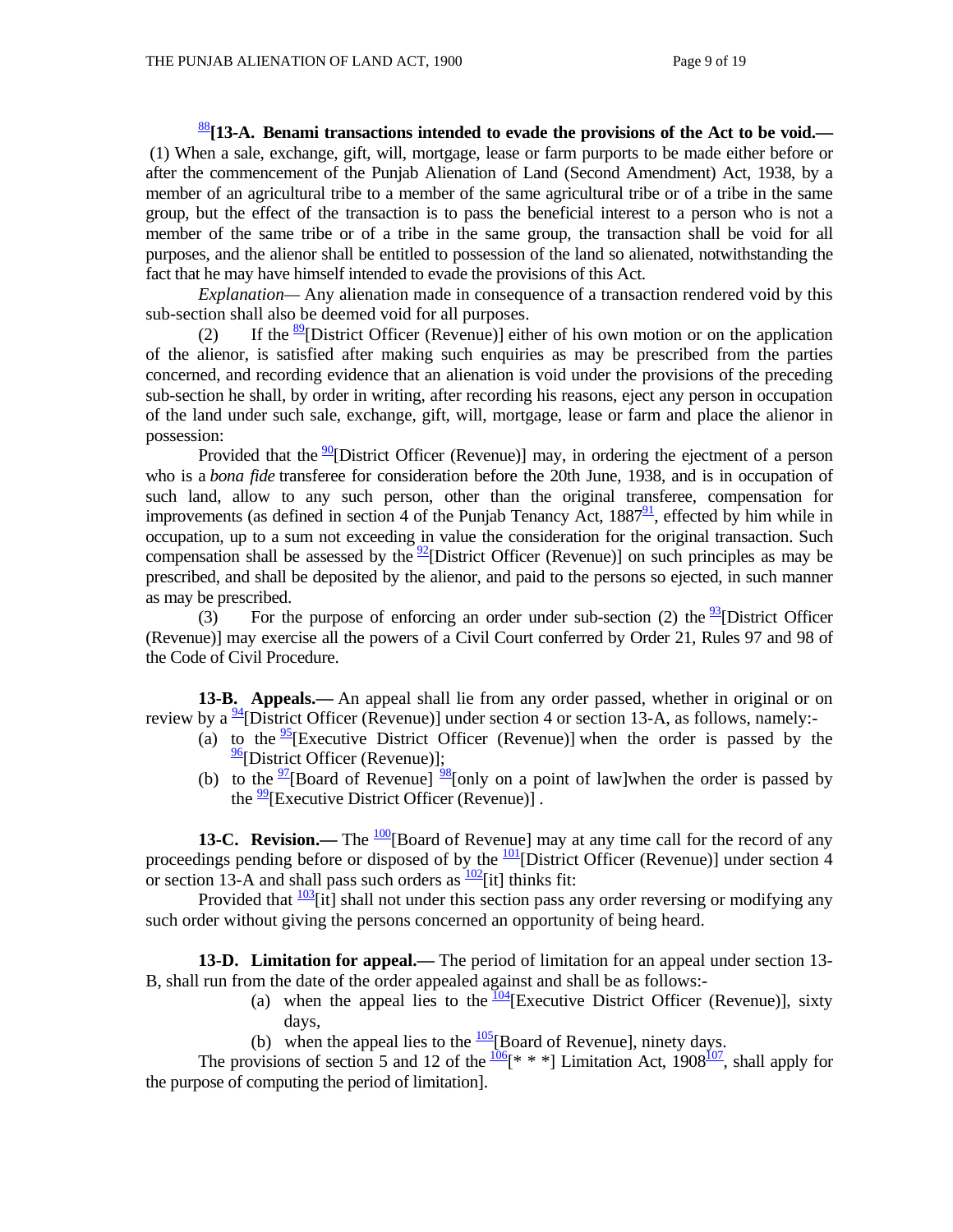<sup>108</sup>**[13-E. Bar to jurisdiction of Civil Courts.—** A Civil Court shall not have jurisdiction in any matter of which the  $\frac{109}{2}$ [District Officer (Revenue)] is empowered to dispose under section 13-A or take cognizance of the manner in which he exercises any power vested in him by that section].

#### **GENERAL PROVISIONS**

 **14. Effect of permanent alienation made without sanction.—** Any permanent alienation which under section  $3\frac{110}{10}$  [or 3-A] is not to take effect as such until the sanction of  $a<sup>111</sup>$ [District Officer (Revenue)] is given thereto shall, until such sanction is given or if such sanction has been refused, take effect as a usufructuary mortgage in form (a) permitted by section 6 for such term not exceeding twenty years and on such conditions as the  $\frac{112}{12}$ [District Officer (Revenue)] considers to be reasonable.

 **15. Sanction of** <sup>113</sup>**[District Officer (Revenue)] required to certain alienations of, or charges on, produce of land.—** Every agreement whereby a member of an agricultural tribe purports to alienate or charge the produce of his land or any part of, or share in, such produce for more than one year shall not take effect for more than one year from the date of the agreement unless the sanction of a  $\frac{114}{2}$ [District Officer (Revenue)] is given thereto, and shall, until such sanction is given or if such sanction is refused, take effect as if it had been made for one year.

 *Explanation—* The produce of land means—

- (a) crops and other products of the earth standing or ungathered on the holding;
- (b) crops and other products of the earth which have been grown on the land during the past year and have been reaped or gathered.

**16.** Execution-sale of land forbidden.—(1) No land belonging to a member of an agricultural tribe shall be sold in execution of any decree or order of any civil or revenue court, whether made before or after the commencement of this Act.

 $\frac{115}{115}$  (2) Notwithstanding anything contained in any other enactment for the time being in force no land belonging to a member of an agricultural tribe shall, in execution of any decree or order of any civil or revenue court, whether made before or after the enactment of this subsection, be leased or farmed for a period exceeding 20 years or mortgaged except in one of the forms permitted by section 6].

 $\frac{116}{116}$ [And, if the land is already under lease, farm or mortgage, the period of the lease, farm or mortgage made by the court shall not exceed the period, if any, remaining after the total period of the existing lease, farm or mortgage is deducted from the period of twenty years:

 Provided that the period of any lease, farm or mortgage, made by the owner (a) subsequent to the institution of the proceedings which have led to the decree or order in execution of which the land is being alienated by the court, or (b) within twelve months, previous to the institution of proceedings referred to in (a) above and proved to be of a fraudulent and collusive character, shall not be so deducted].

 $\frac{117}{2}$ [(2-A) Every lease, farm or mortgage made under sub-section (2) shall be determinable at any time by owner of that land by tendering to the  $\frac{118}{12}$ [District Officer (Revenue)] an amount which shall bear to the amount in consideration for which transfer has been made the same proportion as the unexpired period of transfer bears to the total period for which the transfer has been made.

 *Explanation—* Lease includes a temporary alienation of land in satisfaction of a money decree.

(2-B) The  $\frac{119}{2}$ [District Officer (Revenue)] shall give notice to the parties and after hearing them and recording such evidence as may be produced shall determine the amount to be tendered under sub-section (2-A).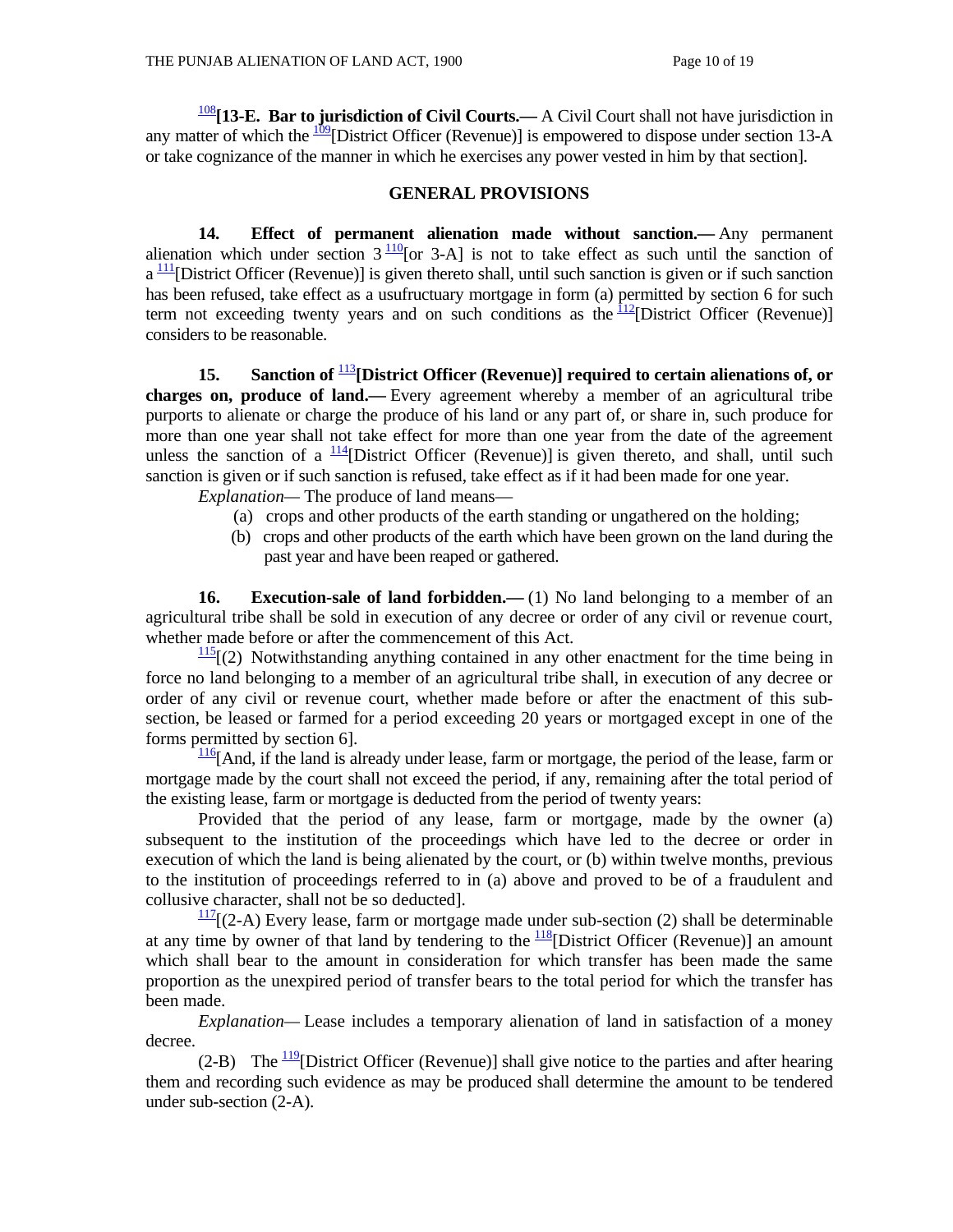(2-C) When the amount as determined has been deposited with the  $\frac{120}{2}$ [District Officer] (Revenue)] he shall make an order that the lease, farm or mortgage be immediately determined; that the owner be put in possession as against the lessee, farmer or mortgagee; and that the amount in deposit be paid to the person entitled.

(2-D) For the purpose of enforcing an order under sub-section (2-C) the  $\frac{121}{21}$ [District Officer (Revenue)] may exercise all the powers of a civil court conferred by Order XXI, Rules 97 and 98 of the Code of Civil Procedure.

(2-E) A Civil Court shall not have jurisdiction in any matter of which the  $\frac{122}{2}$ [District Officer (Revenue)] is empowered to dispose under sub-sections (2-A), (2-B), (2-C) and (2-D) or take cognizance of the manner in which he exercises any power vested in him by these sub-sections.

(2-F) The order of the  $\frac{123}{2}$ [District Officer (Revenue)] shall be subject to appeal or revision in the manner and to the extent prescribed in sections 13-B and 13-C and the period of limitation shall be as laid down in section 13-D].

 $\frac{124}{2}$ [(3)] Nothing in this section shall affect the right of  $\frac{125}{2}$ [any Government] to recover arrears of land-revenue, or any dues which are recoverable as arrears of land-revenue, in any manner now permitted by law.

**17. Registration.**—— Notwithstanding anything in the  $\frac{126}{100}$ Indian Registration Act, 1877, or in any rule made under section 59 of that Act,—

- (1) an instrument which contravenes any provision of this Act shall not be admitted to registration;
- (2) an instrument which records or gives effect to any transaction which requires the sanction of a  $\frac{127}{2}$ [District Officer (Revenue)] shall not be admitted to registration until a certified copy of the order giving such sanction is produced to the officer empowered to register such instrument.

**18.** Record-of-rights and [periodical] record.—(1) Where, by reason of any transaction which under this Act requires the sanction of a  $\frac{128}{2}$ [District Officer (Revenue)], a person claims to have acquired a right the acquisition whereof he is bound to report under section  $\frac{129}{42}$ [42] of the  $\frac{130}{2}$ Punjab Land Revenue Act,  $\frac{131}{1967}$  (XVII of 1967)], such person shall, in making his report, state whether the sanction required has been obtained or not, and his right so acquired shall not be entered in the recordof-rights or in any [periodical] record until he produces such evidence of the order by which such sanction is given as may be required by any rules made under this Act.

 (2) No right claimed by reason of any transaction or condition which is declared by this Act to be null and void shall be entered in the record-of-rights or in any  $\frac{132}{2}$ [periodical] record.

19. Application of certain provisions of the Punjab Land Revenue Act,  $\frac{133}{120}$ [1967 **(XVII of 1967)].**— Subject to the provisions of this Act, the provisions of Chapter  $\frac{134}{1111}$  of the Punjab Land Revenue Act,  $\frac{135}{1967}$  (XVII of 1967)], shall, in so far as they are applicable, apply to the proceedings of Revenue Officer under this Act.

 **20. Appearance of legal practitioners forbidden.—** No legal practitioner shall appear on behalf of any party interested in any proceeding before a Revenue Officer under this Act.

 *Explanation—* The term "legal practitioner" includes a mukhtar.

**21.** Jurisdiction of Civil Courts excluded.—(1) A Civil Court shall not have jurisdiction in any matter which the  $\frac{136}{2}$ [Provincial Government] or a Revenue Officer is empowered by this Act to dispose of.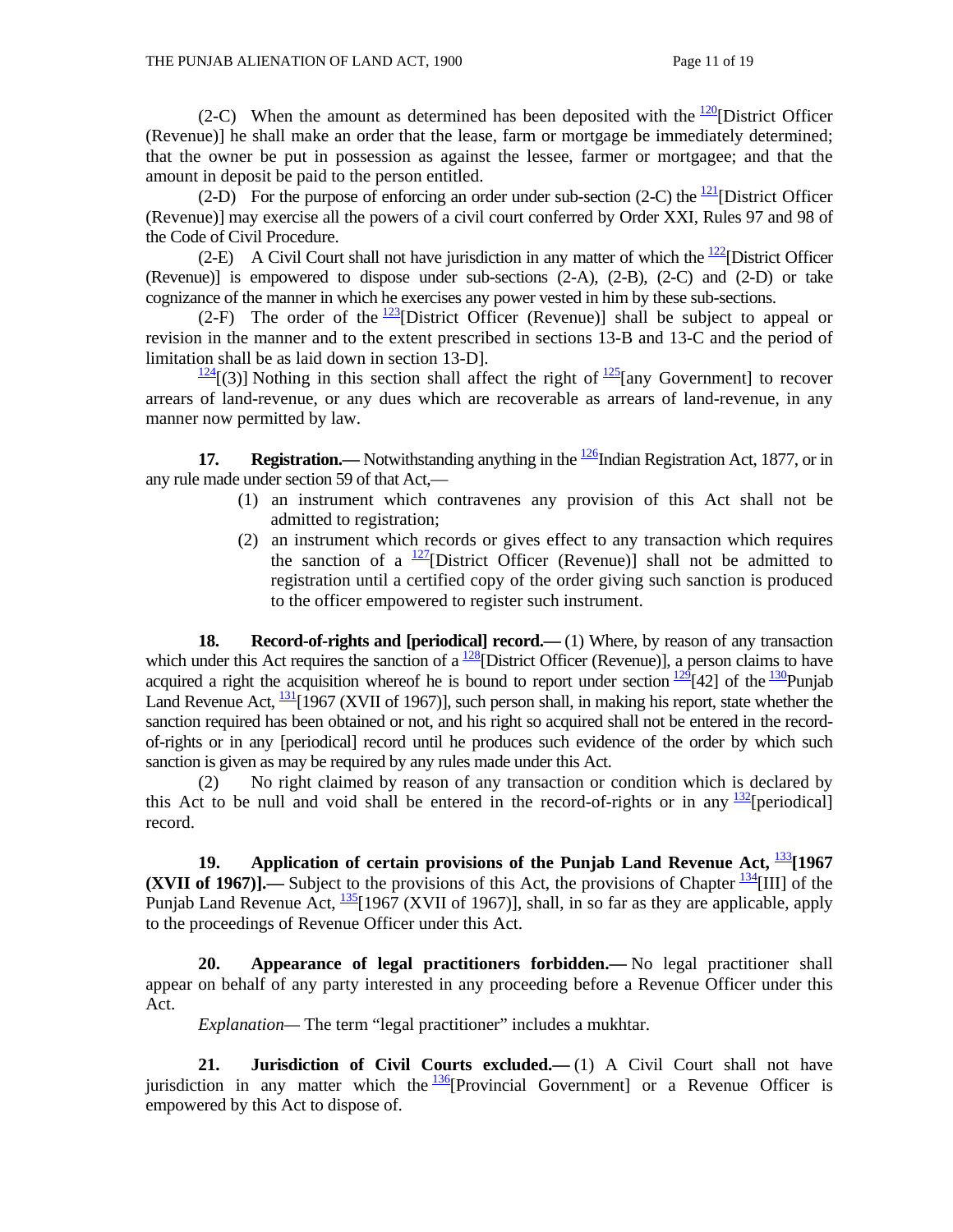(2) No Civil Court shall take cognizance of the manner in which the  $\frac{137}{2}$ [Provincial] Government] or any Revenue Officer exercises any power vested in it or in him by or under this Act.

<sup>138</sup>**[21-A. Civil Court to send copy of decree or order to** <sup>139</sup>**[District Officer (Revenue)].—(1)** Notwithstanding anything contained in the  $\frac{140}{40}$ Code of Civil Procedure or in any other Act for the time being in force, every Civil Court which passes a decree or order involving (1) the permanent alienation of his land by a member of an agricultural tribe, or (2) the mortgage by a member of an agricultural tribe of his land when the mortgagee is not a member of the same tribe or of a tribe in the same group, shall send to the  $\frac{141}{2}$ [District Officer (Revenue)] a copy of such decree or order.

 (2) **Action to be taken by** <sup>142</sup>**[District Officer (Revenue)] when decree or order passed contrary to Act.—** When it appears to the <sup>143</sup>[District Officer (Revenue)] that any Civil Court has either before or after the date when this section comes into operation, passed a decree or order contrary to any of the provisions of this Act, the  $\frac{144}{12}$ District Officer (Revenue)] may apply for the revision of such decree or order to the Court, if any, to which an appeal would lie from such decree or order or in which an appeal could have been instituted at the time when the decree or order was passed or in any other case to the  $\frac{145}{145}$ [High Court]. And when the Court finds that such decree or order is contrary to any of the provisions of this Act it shall alter it so as to make it consistent with this Act. Such application shall be made within two months of the date upon which the  $\frac{146}{9}$ [District Officer (Revenue)] is informed of such decree or order.

 (3) When any such Appellate Court passes an order, rejecting such application, the  $\frac{147}{2}$ [District Officer (Revenue)] may, within two months after the date upon which he is informed of such order, apply to the  $\frac{148}{148}$ [High Court] for revision thereof.

 (4) Every Civil Court which passes an order on any application made under this section shall forthwith send a copy thereof to the  $\frac{149}{2}$ [District Officer (Revenue)].

 (5) No stamp shall be required upon such applications, and the provisions of the Code of Civil Procedure<sup>150</sup>, as regards appeals shall apply so far as may be to the procedure of the Court on receipt of such application:

Provided that no appearance by or on behalf of the  $\frac{151}{2}$ [District Officer (Revenue)] shall be deemed necessary for the disposal of the application].

152[**22.** *Addition to section 77 of Act XVI of 1887.-\*\*\**]*.*

**23.** Exercise of powers of  $\frac{153}{2}$ [District Officer (Revenue)].— The powers conferred by this Act upon a  $\frac{154}{12}$ [District Officer (Revenue)] may be exercised by a Revenue Officer of higher rank, or by any officer authorised by the  $\frac{155}{15}$ [Board of Revenue] in this behalf.

**24. Exemption.—** The  $\frac{156}{6}$ [Board of Revenue]  $\frac{157}{8}$ <sup>\*</sup> \* \*] may, by notification in the <sup>158</sup>[Official Gazette], exempt any district or part of a district or any person or class of persons from the operation of this Act or of any of the provisions thereof.

**25. Power to make rules.**—(1) The  $\frac{159}{2}$ [Provincial Government] may make rules for carrying into effect the purposes of this Act.

 (2) In particular and without prejudice to the generality of the foregoing power, the  $\frac{160}{2}$ [Provincial Government] may make rules prescribing the Revenue Officers to whom applications may be made, and the manner and form in which such applications shall be made and disposed of.

\_\_\_\_\_\_\_\_\_\_\_\_\_\_\_\_\_\_\_\_\_\_\_\_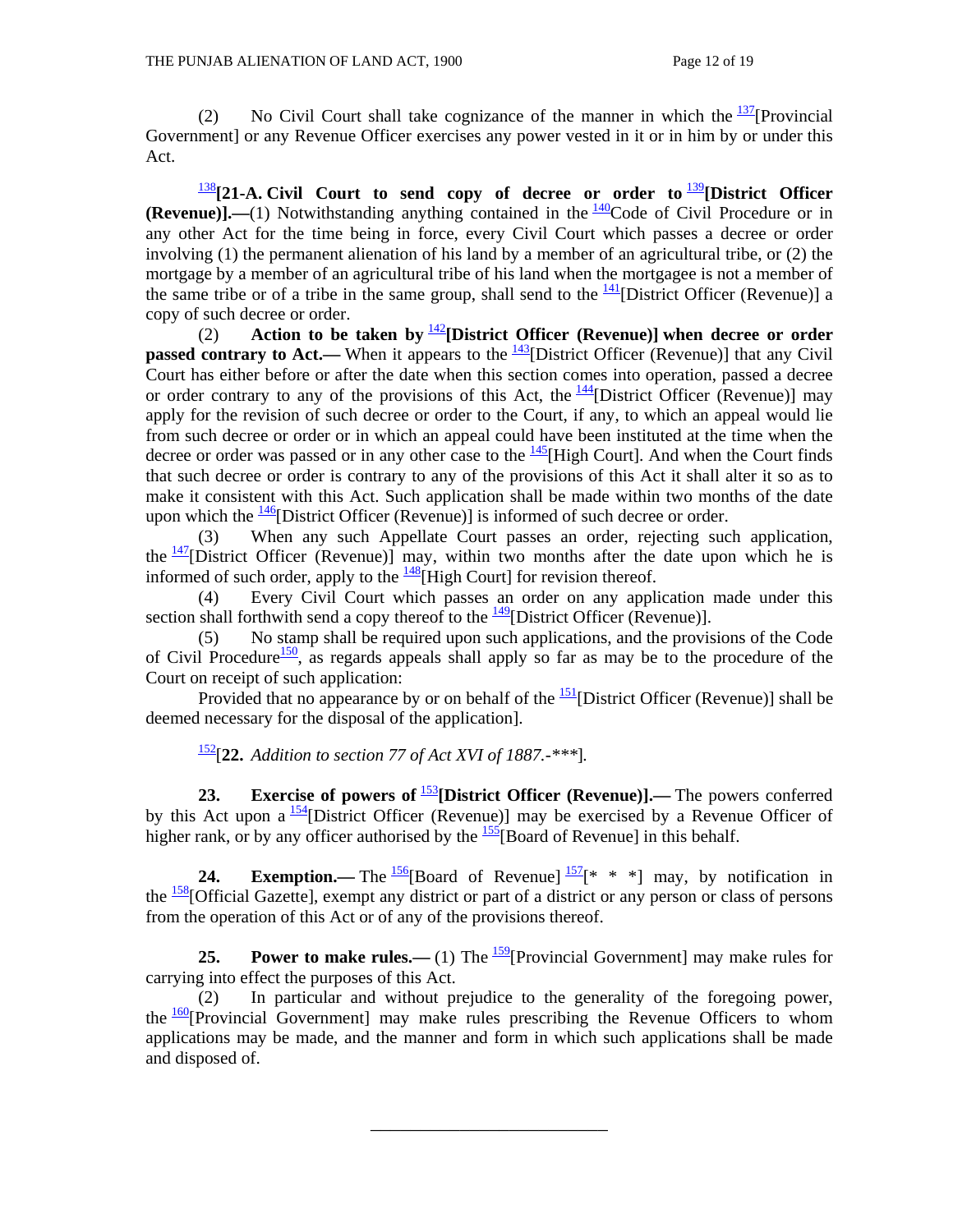$\frac{3}{2}$  The figure, "1900", deleted by the Adaptation of Central Acts and Ordinances Order, 1949 (G.G.O. 4 of 1949).

4 Substituted *ibid.*

 $\overline{a}$ 

 $\frac{5}{5}$  Substituted by the Federal Laws (Revision and Declaration) Act, 1951 (XXVI of 1951), for "West Punjab".

 $\frac{6}{2}$  The words, "and North-West Frontier", deleted by the Punjab Laws (Adaptation) Order, 1974 (Pb. A. O. 1 of 1974). The word, "Province", occurring after "Frontier" was deleted by the West Pakistan Supplementary Appropriation Ordinance, 1960 (XXI of 1960).

7 Came into force on the 8th June 1901, *see* Gazette of India, 1901, Pt. I, p. 382.

<sup>8</sup> Substituted by the Punjab Laws (Adaptation) Order, 1974 (Pb. A. O. 1 of 1974), for "Central".

 $\frac{9}{2}$  Substituted by the Government of India (Adaptation of Indian Laws) Order, 1937 as amended by the Government of India (Adaptation of Indian Laws) Supplementary Order, 1937, for "Gazette of India".

 $\frac{10}{10}$  Cl. (1) of section 2 and the provisos were repealed in the Punjab by the Punjab Alienation of Land (Amendment) Act, 1907 (I of 1907), section  $2(1)$ .

 $\frac{11}{11}$  XVI of 1887.

 $\frac{12}{2}$  Substituted for the figure "3", by the Punjab Alienation of Land (Amendment) Ordinance, 2001 (XXXVI of 2001) which was protected and continued under the Provisional Constitutional Order, 1999 (Chief Executive's Order 1 of 1999) as amended by the Provisional Constitution (Amendment) Order, 1999 (Chief Executive's Order 9 of 1999) and Article 270AA of the Constitution of the Islamic Republic of Pakistan as substituted by the Constitution (Eighteenth Amendment) Act, 2010.

 $\frac{13}{2}$  XVII of 1887, subsequently repealed by the Punjab Land Revenue Act, 1967 (XVII of 1967).

 $\frac{14}{14}$  Substituted for the figure "1887", by the Punjab Alienation of Land (Amendment) Ordinance, 2001 (XXXVI of 2001 which was protected and continued under the Provisional Constitutional Order, 1999 (Chief Executive's Order 1 of 1999) as amended by the Provisional Constitution (Amendment) Order, 1999 (Chief Executive's Order 9 of 1999) and Article 270AA of the Constitution of the Islamic Republic of Pakistan as substituted by the Constitution (Eighteenth Amendment) Act, 2010.

15 Substituted *ibid*., for the word "annual".

 $\frac{16}{16}$  *Ibid.*, for "IV".

 $\frac{17}{2}$  The word "and" was repealed by the Punjab Alienation of Land (Amendment) Act, 1936 (VII of 1936).

 $\frac{18}{18}$  Inserted by the Punjab Alienation of Land (Amendment) Act, 1907 (I of 1907), section 2.

 $\frac{19}{2}$  Inserted by the Punjab Alienation of Land (Amendment) Act, 1936 (VII of 1936).

 $\frac{20}{20}$  Substituted by the Punjab Alienation of Land (Amendment) Act, 1907 (I of 1907).

 $\frac{21}{21}$  The word, "and", deleted by the Punjab Alienation of Land (Second Amendment) Act, 1938 (X of 1938).

22 Inserted *ibid*.

 $\frac{23}{21}$  Substituted for the words "Deputy Commissioner", by the Punjab Alienation of Land (Amendment) Ordinance, 2001 (XXXVI of 2001) which was protected and continued under the Provisional Constitutional Order, 1999 (Chief Executive's Order 1 of 1999) as amended by the Provisional Constitution (Amendment) Order, 1999 (Chief Executive's Order 9 of 1999) and Article 270AA of the Constitution of the Islamic Republic of Pakistan as substituted by the Constitution (Eighteenth Amendment) Act, 2010.

 $\frac{24}{24}$  Substituted by the West Pakistan (Adaptation and Repeal of Laws) Act, 1957 (XVI of 1957), for "Provincial Government".

 $\frac{25}{25}$  Substituted for the words "Deputy Commissioner", by the Punjab Alienation of Land (Amendment) Ordinance, 2001 (XXXVI of 2001) which was protected and continued under the Provisional Constitutional Order, 1999 (Chief Executive's Order 1 of 1999) as amended by the Provisional Constitution (Amendment) Order, 1999 (Chief

<sup>&</sup>lt;sup>1</sup> For Statement of Objects and Reasons, *see* Gazette of India, 1899, Pt. V, p. 135; for report of the Select Committee, *see ibid.*, 1900, Pt. V, p. 91; and for further report, *see ibid.*, p. 107; for proceedings in Council, *see ibid.,* 1899, Pt. VI, p. 216; and *ibid.,*1900, pp. 168, 177 and 193.

 $\frac{2}{3}$  The words "West Punjab" were substituted for "Punjab" by the Adaptation of Central Acts and Ordinances Order, 1949 (G.G.O. 4 of 1949); but, the word "West" was, later on, deleted by the Punjab Laws (Adaptation) Order, 1974 (Pb. A. O. 1 of 1974).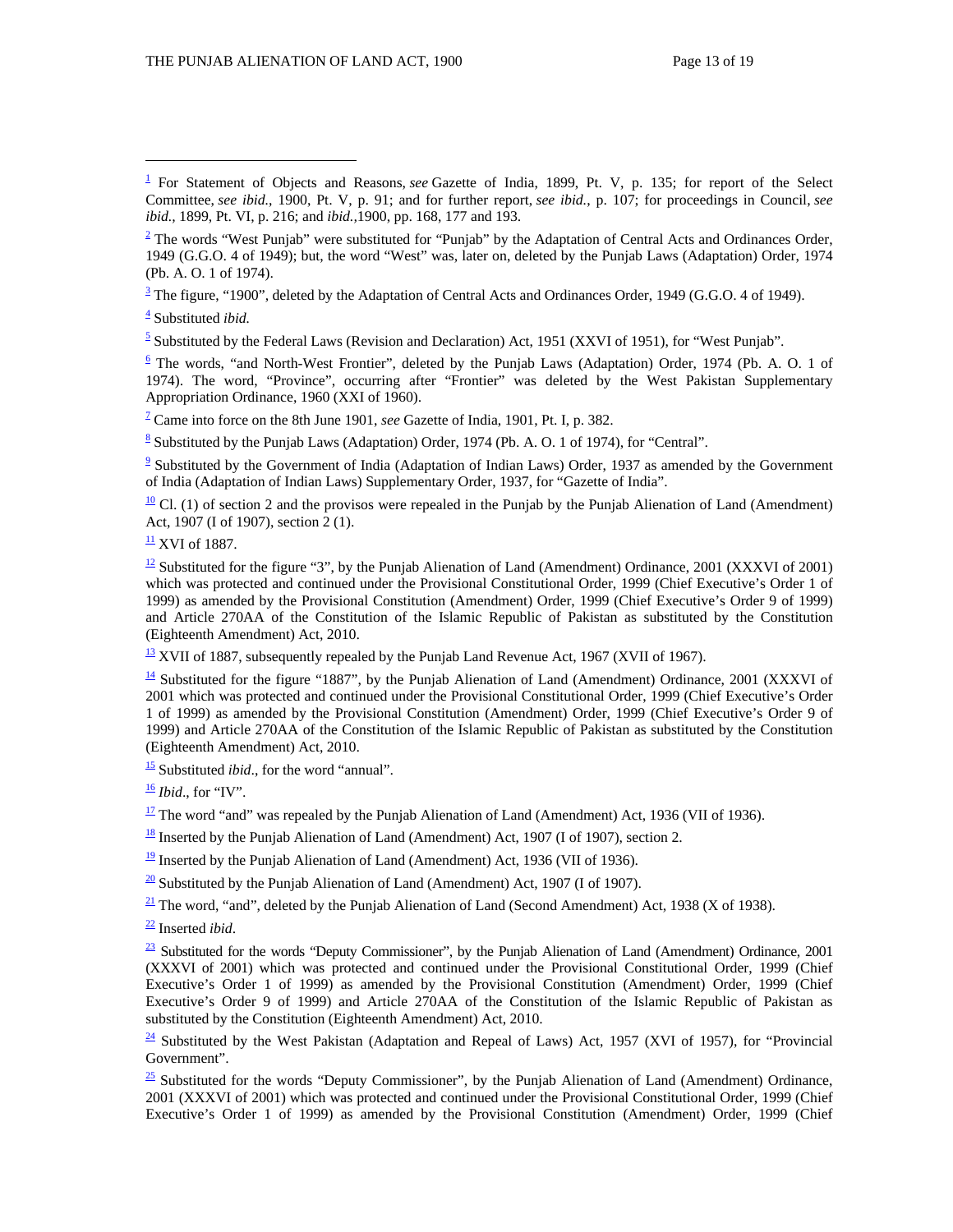Executive's Order 9 of 1999) and Article 270AA of the Constitution of the Islamic Republic of Pakistan as substituted by the Constitution (Eighteenth Amendment) Act, 2010.

#### <sup>26</sup> *Ibid.*

 $\frac{27}{27}$  Inserted by the Punjab Alienation of Land (Amendment) Act, 1907 (I of 1907).

 $\frac{28}{2}$  XVI of 1887.

 $\frac{29}{22}$  Substituted for the words "Deputy Commissioner", by the Punjab Alienation of Land (Amendment) Ordinance, 2001 (XXXVI of 2001) which was protected and continued under the Provisional Constitutional Order, 1999 (Chief Executive's Order 1 of 1999) as amended by the Provisional Constitution (Amendment) Order, 1999 (Chief Executive's Order 9 of 1999) and Article 270AA of the Constitution of the Islamic Republic of Pakistan as substituted by the Constitution (Eighteenth Amendment) Act, 2010.

 $\frac{30}{20}$  Substituted for "A" by the Punjab Alienation of Land (Third Amendment) Act, 1938 (V of 1938).

 $\frac{31}{2}$  Cl. (b) and proviso to Cl. (c), repealed by the Punjab Alienation of Land (Amendment) Act, 1907 (I of 1907).

 $\frac{32}{ }$  *Ibid*.

 $\frac{33}{23}$  Substituted for the words "Deputy Commissioner", by the Punjab Alienation of Land (Amendment) Ordinance, 2001 (XXXVI of 2001) which was protected and continued under the Provisional Constitutional Order, 1999 (Chief Executive's Order 1 of 1999) as amended by the Provisional Constitution (Amendment) Order, 1999 (Chief Executive's Order 9 of 1999) and Article 270AA of the Constitution of the Islamic Republic of Pakistan as substituted by the Constitution (Eighteenth Amendment) Act, 2010.

<sup>34</sup> Substituted by the Punjab Alienation of Land (Amendment) Act, 1907 (I of 1907).

 $\frac{35}{25}$  Substituted for the words "Deputy Commissioner", by the Punjab Alienation of Land (Amendment) Ordinance, 2001 (XXXVI of 2001) which was protected and continued under the Provisional Constitutional Order, 1999 (Chief Executive's Order 1 of 1999) as amended by the Provisional Constitution (Amendment) Order, 1999 (Chief Executive's Order 9 of 1999) and Article 270AA of the Constitution of the Islamic Republic of Pakistan as substituted by the Constitution (Eighteenth Amendment) Act, 2010.

 $\frac{36}{10}$  Added by the Punjab Alienation of Land (Third Amendment) Act, 1938 (V of 1938).

 $\frac{37}{2}$  Substituted for the words "Deputy Commissioner", by the Punjab Alienation of Land (Amendment) Ordinance, 2001 (XXXVI of 2001) which was protected and continued under the Provisional Constitutional Order, 1999 (Chief Executive's Order 1 of 1999) as amended by the Provisional Constitution (Amendment) Order, 1999 (Chief Executive's Order 9 of 1999) and Article 270AA of the Constitution of the Islamic Republic of Pakistan as substituted by the Constitution (Eighteenth Amendment) Act, 2010.

<sup>38</sup> *Ibid*.

 $39$  Substituted for the words "a permanent alienation", by the Punjab Alienation of Land (Fourth Amendment) Act, 1938 (VIII of 1938).

 $\frac{40}{2}$  Substituted for the words "Deputy Commissioner", by the Punjab Alienation of Land (Amendment) Ordinance, 2001 (XXXVI of 2001) which was protected and continued under the Provisional Constitutional Order, 1999 (Chief Executive's Order 1 of 1999) as amended by the Provisional Constitution (Amendment) Order, 1999 (Chief Executive's Order 9 of 1999) and Article 270AA of the Constitution of the Islamic Republic of Pakistan as substituted by the Constitution (Eighteenth Amendment) Act, 2010.

<sup>41</sup> Substituted for the words "Provincial Government", by the West Pakistan (Adaptation and Repeal of Laws) Act, 1957 (XVI of 1957).

 $\frac{42}{2}$  Substituted by the Punjab Alienation of Land (Fourth Amendment) Act, 1938 (VIII of 1938).

 $\frac{43}{2}$  Substituted for the words "a Court", by the Punjab Alienation of Land (Amendment) Act, 1940 (VIII of 1940).

 $\frac{44}{1}$  Substituted for the words "Deputy Commissioner", by the Punjab Alienation of Land (Amendment) Ordinance, 2001 (XXXVI of 2001) which was protected and continued under the Provisional Constitutional Order, 1999 (Chief Executive's Order 1 of 1999) as amended by the Provisional Constitution (Amendment) Order, 1999 (Chief Executive's Order 9 of 1999) and Article 270AA of the Constitution of the Islamic Republic of Pakistan as substituted by the Constitution (Eighteenth Amendment) Act, 2010.

45 XXI of 1860.

46 Now 'Federal', *see* P.O. 4 of 1975.

 $\frac{47}{2}$  *Ibid.* 

 $\frac{48}{18}$  Substituted for the words "Indian Companies Act, 1913", by the Punjab Alienation of Land (Amendment) Ordinance, 2001 (XXXVI of 2001) which was protected and continued under the Provisional Constitutional Order, 1999 (Chief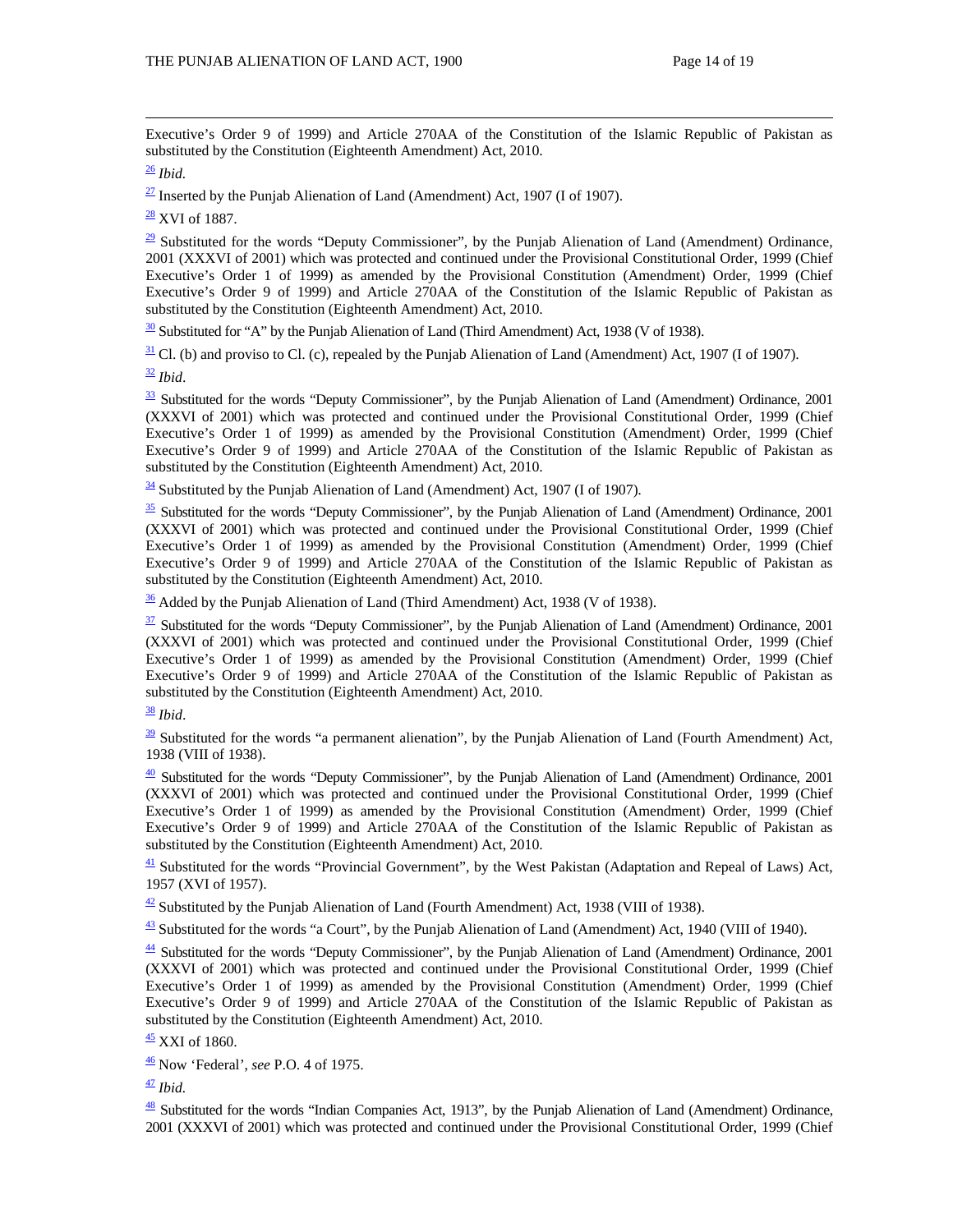Executive's Order 1 of 1999) as amended by the Provisional Constitution (Amendment) Order, 1999 (Chief Executive's Order 9 of 1999) and Article 270AA of the Constitution of the Islamic Republic of Pakistan as substituted by the Constitution (Eighteenth Amendment) Act, 2010.

 $\frac{50}{1}$  I of 1930.

 $\frac{51}{2}$  Sections 3-B and 3-C, inserted by the Punjab Alienation of Land (Fourth Amendment) Act, 1938 (VIII of 1938).

 $52$  The words "Deputy Commissioner" were first substituted for the word "Collector" by the Punjab Alienation of Land (Amendment) Act, 1940 (VIII of 1940), and now for the words "Deputy Commissioner" by the Punjab Alienation of Land (Amendment) Ordinance, 2001 (XXXVI of 2001) which was protected and continued under the Provisional Constitutional Order, 1999 (Chief Executive's Order 1 of 1999) as amended by the Provisional Constitution (Amendment) Order, 1999 (Chief Executive's Order 9 of 1999) and Article 270AA of the Constitution of the Islamic Republic of Pakistan as substituted by the Constitution (Eighteenth Amendment) Act, 2010.

<sup>53</sup> *Ibid*.

 $\frac{54}{2}$  Substituted for the word "Commissioner", by the Punjab Alienation of Land (Amendment) Ordinance, 2001 (XXXVI of 2001) which was protected and continued under the Provisional Constitutional Order, 1999 (Chief Executive's Order 1 of 1999) as amended by the Provisional Constitution (Amendment) Order, 1999 (Chief Executive's Order 9 of 1999) and Article 270AA of the Constitution of the Islamic Republic of Pakistan as substituted by the Constitution (Eighteenth Amendment) Act, 2010.

55 Substituted for "Provincial Government", by the West Pakistan (Adaptation and Repeal of Laws) Act, 1957 (XVI of 1957). The words, "Provincial Government", were earlier substituted for "Local Government", by the Government of India (Adaptation of Indian Laws) Order, 1937 as amended by the Government of India (Adaptation of Indian Laws) Supplementary Order, 1937.

56 Substituted for "Local Official Gazette", by the Government of India (Adaptation of Indian Laws) Order, 1937 as amended by the Government of India (Adaptation of Indian Laws) Supplementary Order, 1937.

 $\frac{57}{2}$  The words "published with the previous sanction of the Governor General in Council", repealed by the Punjab Alienation of Land (Amendment) Act, 1907 (I of 1907).

 $\frac{58}{18}$  Added by the Punjab Alienation of Land (Second Amendment) Act, 1938 (X of 1938).

 $\frac{59}{2}$  Substituted for the words "Deputy Commissioner", by the Punjab Alienation of Land (Amendment) Ordinance, 2001 (XXXVI of 2001) which was protected and continued under the Provisional Constitutional Order, 1999 (Chief Executive's Order 1 of 1999) as amended by the Provisional Constitution (Amendment) Order, 1999 (Chief Executive's Order 9 of 1999) and Article 270AA of the Constitution of the Islamic Republic of Pakistan as substituted by the Constitution (Eighteenth Amendment) Act, 2010.

- $\frac{61}{2}$  *Ibid.*
- $\frac{62}{ }$ *Ibid.*

 $\frac{63}{ }$  *Ibid*.

 $\frac{64}{ }$  *Ibid.* 

 $\frac{65}{2}$  XVI of 1887.

<sup>66</sup> Substituted for "Provincial Government", by the West Pakistan (Adaptation and Repeal of Laws) Act, 1957 (XVI of 1957). The words "Provincial Government" were earlier substituted for "Local Government", by the Government of India (Adaptation of Indian Laws) Order, 1937 as amended by the Government of India (Adaptation of Indian Laws) Supplementary Order, 1937.

 $\frac{67}{2}$  Substituted for the words "Deputy Commissioner", by the Punjab Alienation of Land (Amendment) Ordinance, 2001 (XXXVI of 2001) which was protected and continued under the Provisional Constitutional Order, 1999 (Chief Executive's Order 1 of 1999) as amended by the Provisional Constitution (Amendment) Order, 1999 (Chief Executive's Order 9 of 1999) and Article 270AA of the Constitution of the Islamic Republic of Pakistan as substituted by the Constitution (Eighteenth Amendment) Act, 2010.

68 Inserted by the Punjab Alienation of Land (Amendment) Act, 1907 (I of 1907).

 $\frac{69}{2}$  Substituted for the words "Deputy Commissioner", by the Punjab Alienation of Land (Amendment) Ordinance, 2001 (XXXVI of 2001) which was protected and continued under the Provisional Constitutional Order, 1999 (Chief Executive's Order 1 of 1999) as amended by the Provisional Constitution (Amendment) Order, 1999 (Chief Executive's Order 9 of 1999) and Article 270AA of the Constitution of the Islamic Republic of Pakistan as substituted by the Constitution (Eighteenth Amendment) Act, 2010.

 $\frac{49}{2}$  XXVI of 1881.

<sup>60</sup> *Ibid*.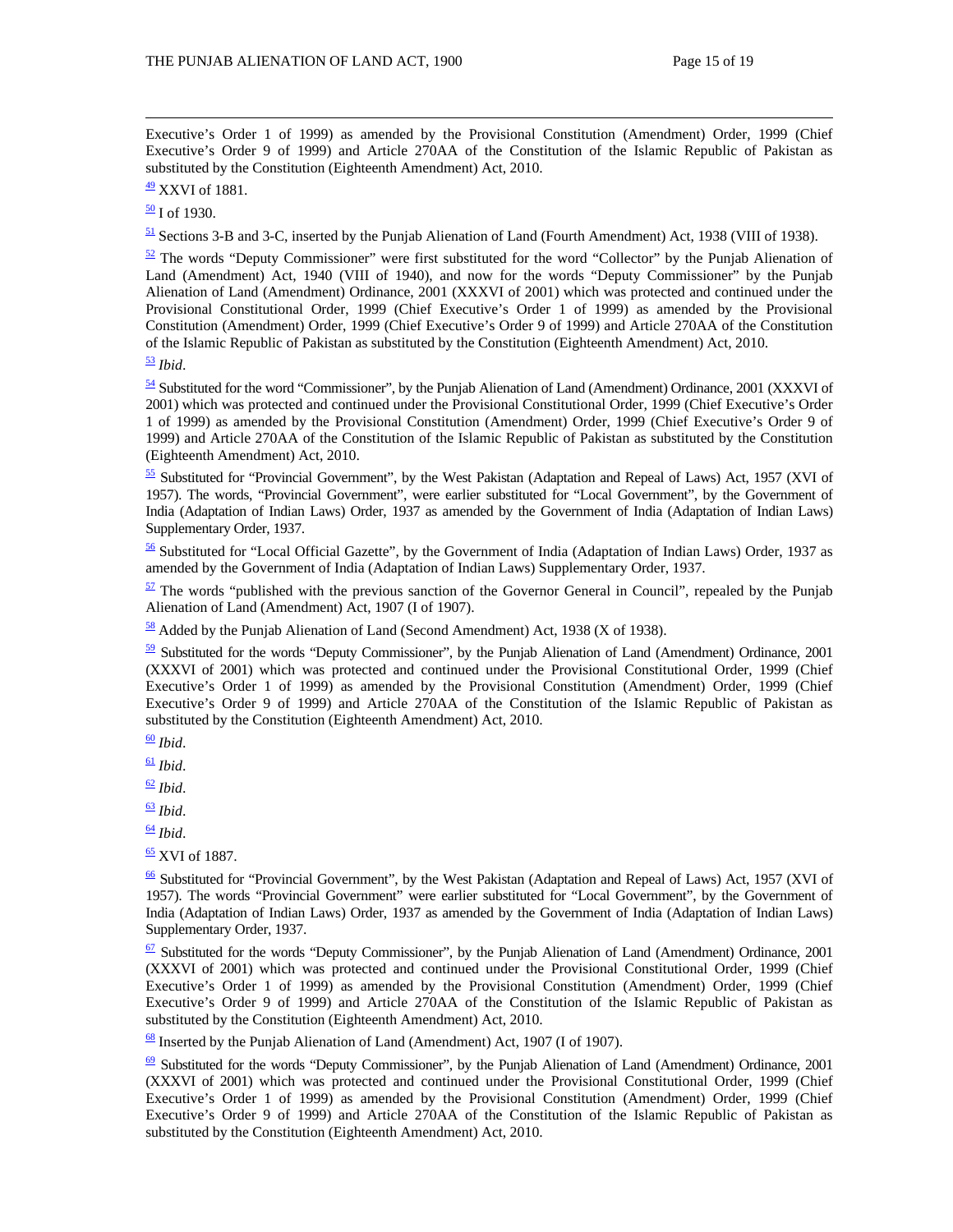$\frac{70}{2}$  *Ibid.* 

 $\frac{71}{2}$  Inserted by the Punjab Alienation of Land (Amendment) Act, 1907 (I of 1907).

 $\frac{72}{2}$  Substituted for the words "Deputy Commissioner", by the Punjab Alienation of Land (Amendment) Ordinance, 2001 (XXXVI of 2001) which was protected and continued under the Provisional Constitutional Order, 1999 (Chief Executive's Order 1 of 1999) as amended by the Provisional Constitution (Amendment) Order, 1999 (Chief Executive's Order 9 of 1999) and Article 270AA of the Constitution of the Islamic Republic of Pakistan as substituted by the Constitution (Eighteenth Amendment) Act, 2010.

 $\frac{73}{2}$  *Ibid.* 

<sup>74</sup> *Ibid*.

 $\frac{75}{2}$  *Ibid.* 

<sup>76</sup> *Ibid*.

 $\frac{77}{2}$  Substituted for "Provincial Government", by the West Pakistan (Adaptation and Repeal of Laws) Act, 1957 (XVI of 1957). The words "Provincial Government" were earlier substituted, for "Local Government", by the Government of India (Adaptation of Indian Laws) Order, 1937 as amended by the Government of India (Adaptation of Indian Laws) Supplementary Order, 1937.

 $\frac{78}{18}$  Inserted by the Punjab Alienation of Land (Amendment) Act, 1938 (II of 1938).

 $\frac{79}{2}$  Substituted for the words "Deputy Commissioner", by the Punjab Alienation of Land (Amendment) Ordinance, 2001 (XXXVI of 2001) which was protected and continued under the Provisional Constitutional Order, 1999 (Chief Executive's Order 1 of 1999) as amended by the Provisional Constitution (Amendment) Order, 1999 (Chief Executive's Order 9 of 1999) and Article 270AA of the Constitution of the Islamic Republic of Pakistan as substituted by the Constitution (Eighteenth Amendment) Act, 2010.

<sup>80</sup> *Ibid*.

 $\frac{81}{2}$  *Ibid.* 

<sup>82</sup> *Ibid*.

 $\frac{83}{2}$  Inserted by the Punjab Alienation of Land (Amendment) Act, 1907 (I of 1907).

84 Substituted for the words "Deputy Commissioner", by the Punjab Alienation of Land (Amendment) Ordinance, 2001 (XXXVI of 2001) which was protected and continued under the Provisional Constitutional Order, 1999 (Chief Executive's Order 1 of 1999) as amended by the Provisional Constitution (Amendment) Order, 1999 (Chief Executive's Order 9 of 1999) and Article 270AA of the Constitution of the Islamic Republic of Pakistan as substituted by the Constitution (Eighteenth Amendment) Act, 2010.

<sup>85</sup> *Ibid*.

<sup>86</sup> *Ibid*.

<sup>87</sup> *Ibid*.

88 Sections 13-A to 13-D, inserted by the Punjab Alienation of Land (Second Amendment) Act, 1938 (X of 1938).

89 Substituted for the words "Deputy Commissioner", by the Punjab Alienation of Land (Amendment) Ordinance, 2001 (XXXVI of 2001) which was protected and continued under the Provisional Constitutional Order, 1999 (Chief Executive's Order 1 of 1999) as amended by the Provisional Constitution (Amendment) Order, 1999 (Chief Executive's Order 9 of 1999) and Article 270AA of the Constitution of the Islamic Republic of Pakistan as substituted by the Constitution (Eighteenth Amendment) Act, 2010.

 $\frac{90}{90}$  *Ibid.* 

 $\frac{91}{2}$  XVI of 1887.

 $\frac{92}{2}$  Substituted for the words "Deputy Commissioner", by the Punjab Alienation of Land (Amendment) Ordinance, 2001 (XXXVI of 2001) which was protected and continued under the Provisional Constitutional Order, 1999 (Chief Executive's Order 1 of 1999) as amended by the Provisional Constitution (Amendment) Order, 1999 (Chief Executive's Order 9 of 1999) and Article 270AA of the Constitution of the Islamic Republic of Pakistan as substituted by the Constitution (Eighteenth Amendment) Act, 2010.

 $\frac{93}{9}$ *Ibid.* 

 $\frac{94}{9}$  *Ibid.* 

<sup>95</sup> *Substituted ibid*, for the word "Commissioner".s

<sup>96</sup> *Ibid*.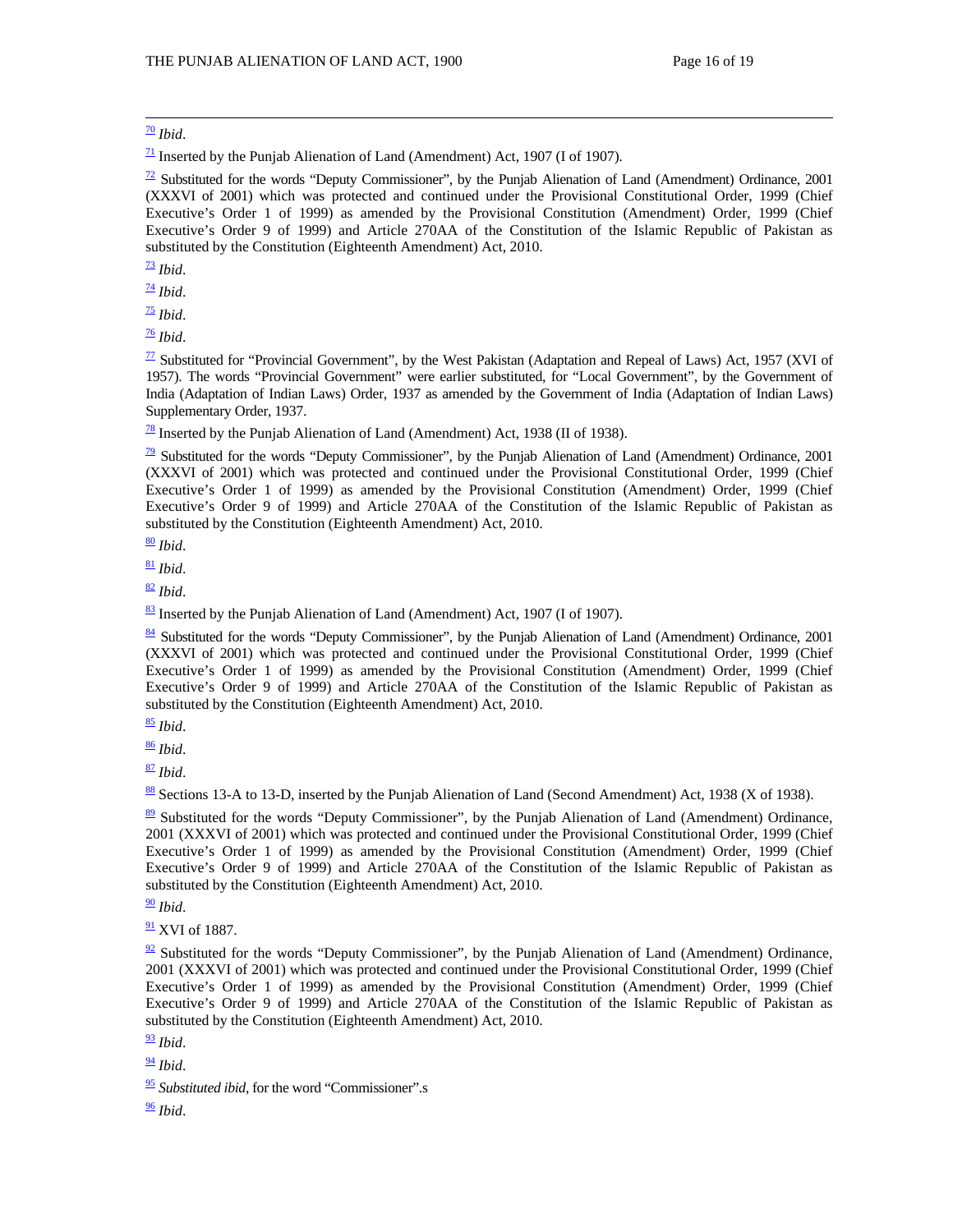$\frac{97}{2}$  Substituted for the words "Financial Commissioner", by the West Pakistan (Adaptation and Repeal of Laws) Act, 1957 (XVI of 1957).

 $98$  Substituted for the word "Commissioner", by the Punjab Alienation of Land (Amendment) Ordinance, 2001 (XXXVI of 2001) which was protected and continued under the Provisional Constitutional Order, 1999 (Chief Executive's Order 1 of 1999) as amended by the Provisional Constitution (Amendment) Order, 1999 (Chief Executive's Order 9 of 1999) and Article 270AA of the Constitution of the Islamic Republic of Pakistan as substituted by the Constitution (Eighteenth Amendment) Act, 2010.

 $\frac{99}{2}$  Inserted by the West Pakistan (Adaptation and Repeal of Laws) Act, 1957 (XVI of 1957).

100 Substituted *ibid*.

<sup>101</sup> Substituted for the words "Deputy Commissioner", by the Punjab Alienation of Land (Amendment) Ordinance, 2001 (XXXVI of 2001) which was protected and continued under the Provisional Constitutional Order, 1999 (Chief Executive's Order 1 of 1999) as amended by the Provisional Constitution (Amendment) Order, 1999 (Chief Executive's Order 9 of 1999) and Article 270AA of the Constitution of the Islamic Republic of Pakistan as substituted by the Constitution (Eighteenth Amendment) Act, 2010.

 $\frac{102}{2}$  Substituted for the word "he", by the West Pakistan (Adaptation and Repeal of Laws) Act, 1957 (XVI of 1957).

<sup>103</sup> *Ibid*.

 $\frac{104}{104}$  Substituted for the word "Commissioner", by the Punjab Alienation of Land (Amendment) Ordinance, 2001 (XXXVI of 2001) which was protected and continued under the Provisional Constitutional Order, 1999 (Chief Executive's Order 1 of 1999) as amended by the Provisional Constitution (Amendment) Order, 1999 (Chief Executive's Order 9 of 1999) and Article 270AA of the Constitution of the Islamic Republic of Pakistan as substituted by the Constitution (Eighteenth Amendment) Act, 2010.

105 Substituted for the words "Financial Commissioner", by the West Pakistan (Adaptation and Repeal of Laws) Act, 1957 (XVI of 1957).

106 The word "Indian", omitted by the Punjab Alienation of Land (Amendment) Ordinance, 2001 (XXXVI of 2001) which was protected and continued under the Provisional Constitutional Order, 1999 (Chief Executive's Order 1 of 1999) as amended by the Provisional Constitution (Amendment) Order, 1999 (Chief Executive's Order 9 of 1999) and Article 270AA of the Constitution of the Islamic Republic of Pakistan as substituted by the Constitution (Eighteenth Amendment) Act, 2010.

 $\frac{107}{100}$  Now the Limitation Act, 1908.

108 Inserted by the Punjab Alienation of Land (Amendment) Act, 1940 (VIII of 1940).

<sup>109</sup> Substituted for the words "Deputy Commissioner", by the Punjab Alienation of Land (Amendment) Ordinance, 2001 (XXXVI of 2001) which was protected and continued under the Provisional Constitutional Order, 1999 (Chief Executive's Order 1 of 1999) as amended by the Provisional Constitution (Amendment) Order, 1999 (Chief Executive's Order 9 of 1999) and Article 270AA of the Constitution of the Islamic Republic of Pakistan as substituted by the Constitution (Eighteenth Amendment) Act, 2010.

 $\frac{110}{2}$  Inserted by the Punjab Alienation of Land (Third Amendment) Act, 1938 (V of 1938).

<sup>111</sup> Substituted for the words "Deputy Commissioner", by the Punjab Alienation of Land (Amendment) Ordinance, 2001 (XXXVI of 2001) which was protected and continued under the Provisional Constitutional Order, 1999 (Chief Executive's Order 1 of 1999) as amended by the Provisional Constitution (Amendment) Order, 1999 (Chief Executive's Order 9 of 1999) and Article 270AA of the Constitution of the Islamic Republic of Pakistan as substituted by the Constitution (Eighteenth Amendment) Act, 2010.

<sup>112</sup> *Ibid*.

<sup>113</sup> *Ibid*.

<sup>114</sup> *Ibid*.

 $\frac{115}{115}$  Added by the Punjab Alienation of Land (Amendment) Act, 1931 (I of 1931).

 $\frac{116}{116}$  Added by the Punjab Alienation of Land (Amendment) Act, 1938 (II of 1938).

 $\frac{117}{2}$  Sub-sections (2-A) to (2-F), inserted by the Punjab Alienation of Land (Amendment) Act, 1940 (VIII of 1940).

118 Substituted for the words "Deputy Commissioner", by the Punjab Alienation of Land (Amendment) Ordinance, 2001 (XXXVI of 2001) which was protected and continued under the Provisional Constitutional Order, 1999 (Chief Executive's Order 1 of 1999) as amended by the Provisional Constitution (Amendment) Order, 1999 (Chief Executive's Order 9 of 1999) and Article 270AA of the Constitution of the Islamic Republic of Pakistan as substituted by the Constitution (Eighteenth Amendment) Act, 2010.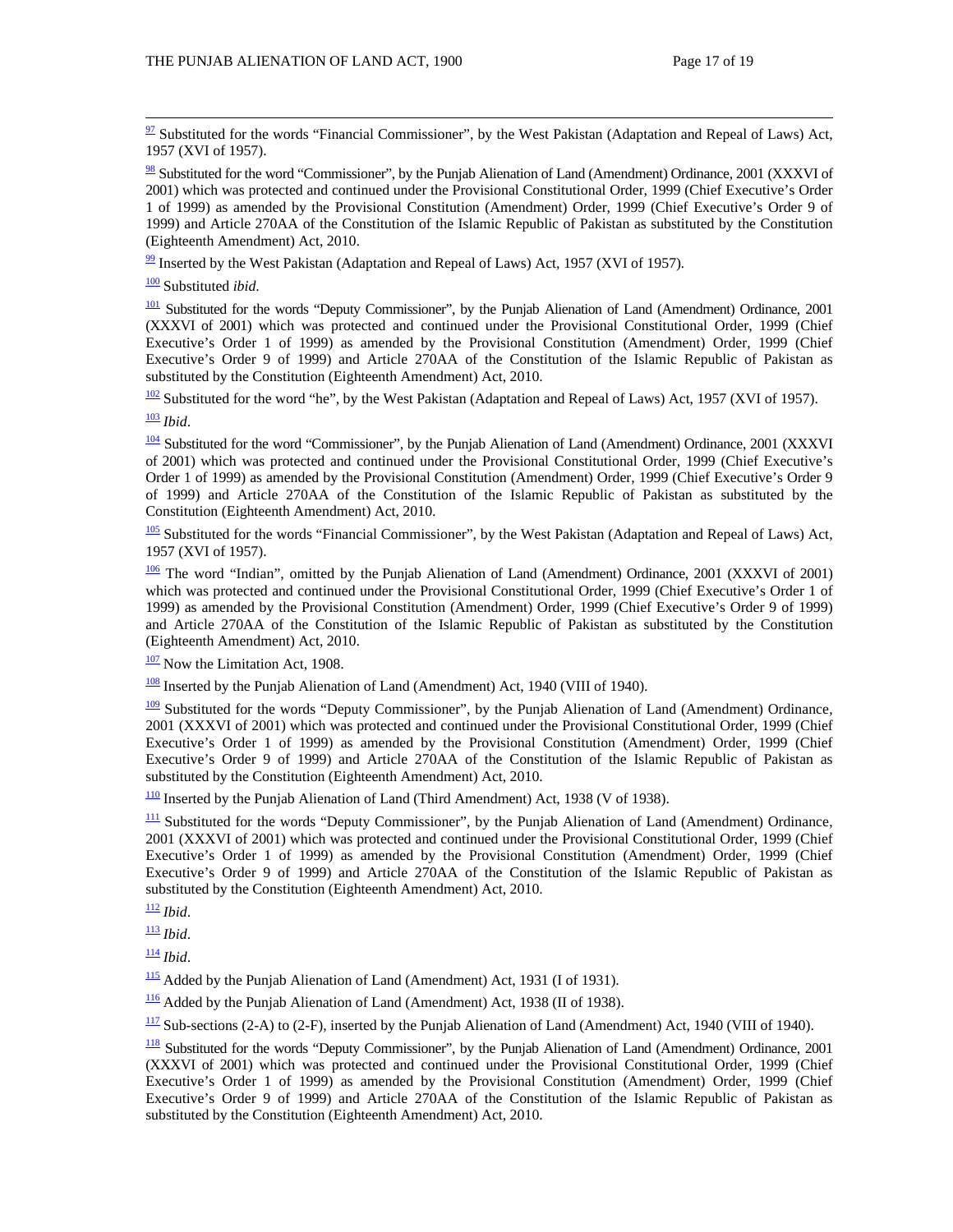119 *Ibid*.

<sup>120</sup> *Ibid*.

<sup>121</sup> *Ibid*.

<sup>122</sup> *Ibid*.

<sup>123</sup> *Ibid*.

 $\frac{124}{2}$  Re-numbered by the Punjab Alienation of Land (Amendment) Act, 1931 (I of 1931).

 $\frac{125}{2}$  Substituted by the Government of India (Adaptation of Indian Laws) Order, 1937 as amended by the Government of India (Adaptation of Indian Laws) Supplementary Order, 1937, for "Government".

 $\frac{126}{2}$  Now the Registration Act 1908 (XVI of 1908).

 $\frac{127}{2}$  Substituted for the words "Deputy Commissioner", by the Punjab Alienation of Land (Amendment) Ordinance, 2001 (XXXVI of 2001) which was protected and continued under the Provisional Constitutional Order, 1999 (Chief Executive's Order 1 of 1999) as amended by the Provisional Constitution (Amendment) Order, 1999 (Chief Executive's Order 9 of 1999) and Article 270AA of the Constitution of the Islamic Republic of Pakistan as substituted by the Constitution (Eighteenth Amendment) Act, 2010.

<sup>128</sup> *Ibid*.

<sup>129</sup> The figure "34", substituted by the Punjab Alienation of Land (Amendment) Ordinance, 2001 (XXXVI of 2001), which will remain in force under the Provisional Constitution (Amendment) Order 1999 (9 of 1999), Article 4, notwithstanding the maximum limit of three months prescribed under Article 128 of the Constitution of the Islamic Republic of Pakistan.

<sup>130</sup> Replaced by the Punjab Land Revenue Act, 1967 (XVII of 1967).

<sup>131</sup> The figures "1887", substituted by the Punjab Alienation of Land (Amendment) Ordinance, 2001 (XXXVI of 2001) which was protected and continued under the Provisional Constitutional Order, 1999 (Chief Executive's Order 1 of 1999) as amended by the Provisional Constitution (Amendment) Order, 1999 (Chief Executive's Order 9 of 1999) and Article 270AA of the Constitution of the Islamic Republic of Pakistan as substituted by the Constitution (Eighteenth Amendment) Act, 2010.

132 The word "annual" substituted *ibid*.

133 The figures "1887" substituted *ibid*.

134 The figures "II" substituted *ibid*.

135 The figures "1887" substituted *ibid*.

 $\frac{136}{136}$  Substituted by the Government of India (Adaptation of Indian Laws) Order, 1937 as amended by the Government of India (Adaptation of Indian Laws) Supplementary Order, 1937, for "Local Government".

<sup>137</sup> *Ibid*.

138 Section 21-A, inserted by the Punjab Alienation of Land (Amendment) Act, 1907 (I of 1907).

<sup>139</sup> Substituted for the words "Deputy Commissioner", by the Punjab Alienation of Land (Amendment) Ordinance, 2001 (XXXVI of 2001) which was protected and continued under the Provisional Constitutional Order, 1999 (Chief Executive's Order 1 of 1999) as amended by the Provisional Constitution (Amendment) Order, 1999 (Chief Executive's Order 9 of 1999) and Article 270AA of the Constitution of the Islamic Republic of Pakistan as substituted by the Constitution (Eighteenth Amendment) Act, 2010.

140 XIV of 1882, subsequently replaced the Code of Civil Procedure, 1908 (V of 1908).

<sup>141</sup> Substituted for the words "Deputy Commissioner", by the Punjab Alienation of Land (Amendment) Ordinance, 2001 (XXXVI of 2001) which was protected and continued under the Provisional Constitutional Order, 1999 (Chief Executive's Order 1 of 1999) as amended by the Provisional Constitution (Amendment) Order, 1999 (Chief Executive's Order 9 of 1999) and Article 270AA of the Constitution of the Islamic Republic of Pakistan as substituted by the Constitution (Eighteenth Amendment) Act, 2010.

<sup>142</sup> *Ibid*.

<sup>143</sup> *Ibid*.

<sup>144</sup> *Ibid*.

<sup>145</sup> Substituted for "Chief Court", by Act XVIII of 1919.

 $\frac{146}{146}$  Substituted for the words "Deputy Commissioner", by the Punjab Alienation of Land (Amendment) Ordinance, 2001 (XXXVI of 2001) which was protected and continued under the Provisional Constitutional Order, 1999 (Chief Executive's Order 1 of 1999) as amended by the Provisional Constitution (Amendment) Order, 1999 (Chief